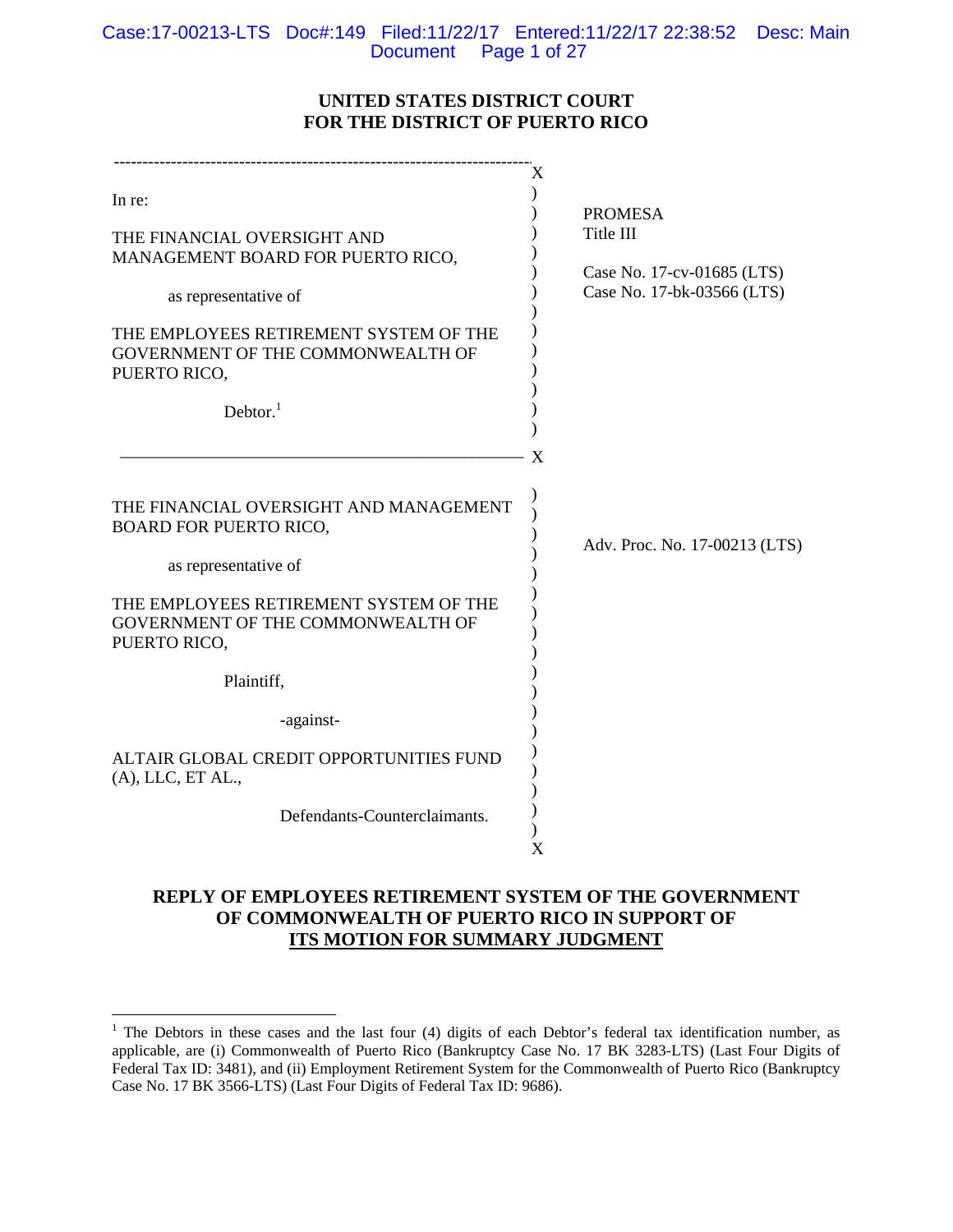Case:17-00213-LTS Doc#:149 Filed:11/22/17 Entered:11/22/17 22:38:52 Desc: Main Document Page 2 of 27

# **TABLE OF CONTENTS**

| I.   |                 | THE BONDHOLDERS' ASSERTED SECURITY INTEREST WAS                                                                                    |  |
|------|-----------------|------------------------------------------------------------------------------------------------------------------------------------|--|
|      | A.              | The UCC does not permit "incorporation by reference" for                                                                           |  |
|      | <b>B.</b>       | The exception to Revised Article 9's 5-year lapse period does not                                                                  |  |
|      | C.              | There is no exception to the UCC's requirement to state exactly the                                                                |  |
|      | D.              | There are no "pragmatic" exceptions to the UCC's filing                                                                            |  |
| II.  |                 | THE BONDHOLDERS' ASSERTED SECURITY INTEREST IN<br>EMPLOYEE LOANS IS UNPERFECTED, INVALID, AND                                      |  |
| III. |                 | THE BONDHOLDERS' SECURITY INTEREST DOES NOT ATTACH<br>TO THE POSTPETITION EMPLOYERS' CONTRIBUTIONS                                 |  |
|      | A.              | Postpetition Employers' Contributions are not proceeds of any<br>prepetition collateral and, accordingly, the exception of Section |  |
|      | <b>B.</b>       | Section 928 does not apply because Employers' Contributions do                                                                     |  |
|      | $\mathcal{C}$ . | The Bondholders' constitutional avoidance argument is without                                                                      |  |
| IV.  |                 | ERS HAS NOT VIOLATED THE BOND RESOLUTION, SECURITY                                                                                 |  |
|      |                 |                                                                                                                                    |  |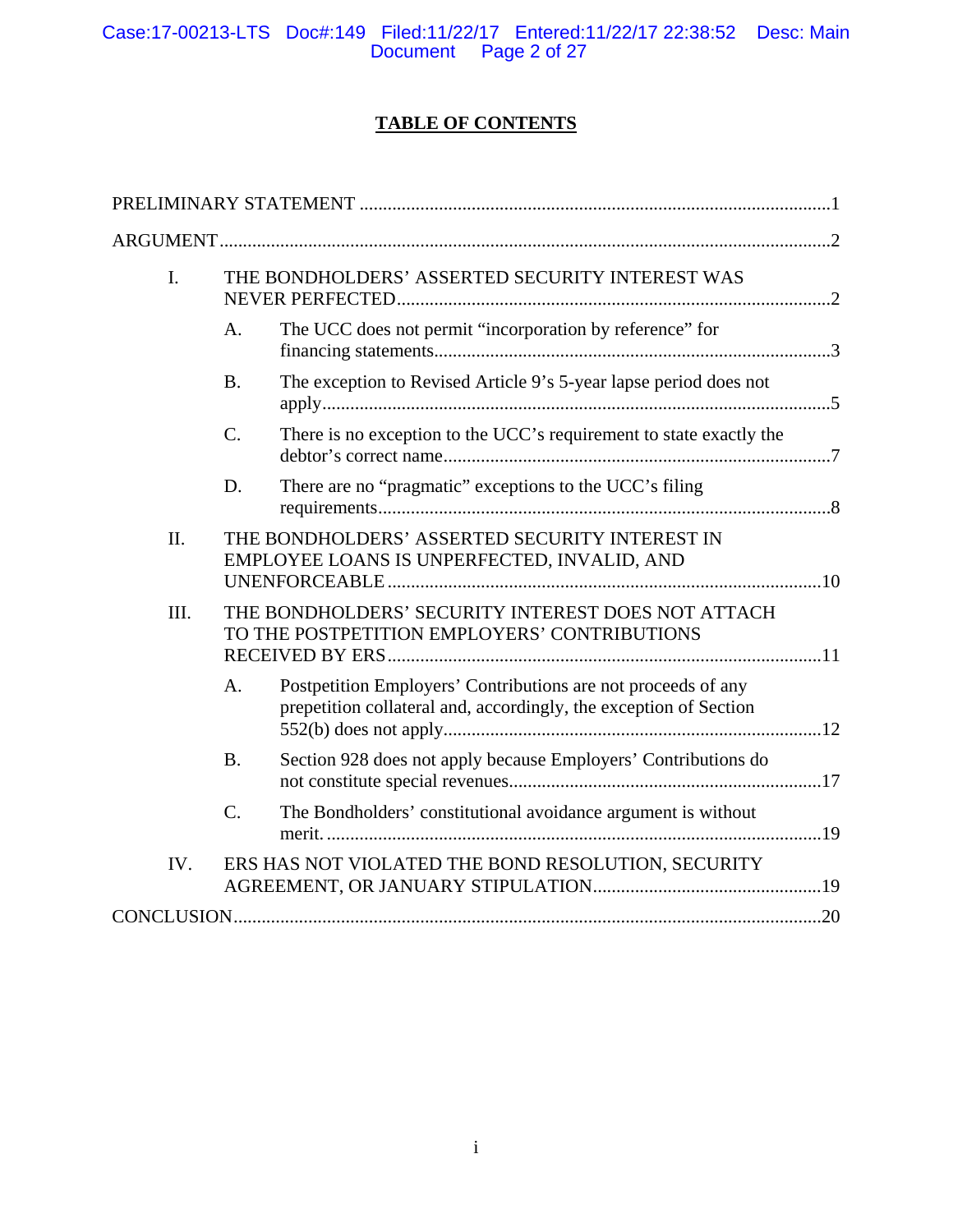# Case:17-00213-LTS Doc#:149 Filed:11/22/17 Entered:11/22/17 22:38:52 Desc: Main Document Page 3 of 27

# **TABLE OF AUTHORITIES**

# **Page(s)**

# **CASES**

| Cadle Co. v. Schlichtmann,                                                 |
|----------------------------------------------------------------------------|
| Chase Bank of Fla., N.A. v. Muscarella,                                    |
| DuBay v. Williams,                                                         |
| Grain Merchants of Indiana, Inc. v. Union Bank & Sav. Co., Bellevue, Ohio, |
| Greenville Riverboat, LLC v. Less, Getz & Lipman, P.L.L.C.,                |
| In re Amex-Protein Dev. Corp.,                                             |
| In re Cushman Bakery,                                                      |
| In re G. G. Moss Co.,                                                      |
| In re Gross-Feibel Co.,                                                    |
| In re HRC Joint Venture,                                                   |
| In re Prod. Design & Fabrication, Inc.,                                    |
| In re Quality Seafoods, Inc.,                                              |
| Int'l Home Prods., Inc., v. First Bank of P. R.,                           |
| Johnson v. Cottonport Bank,                                                |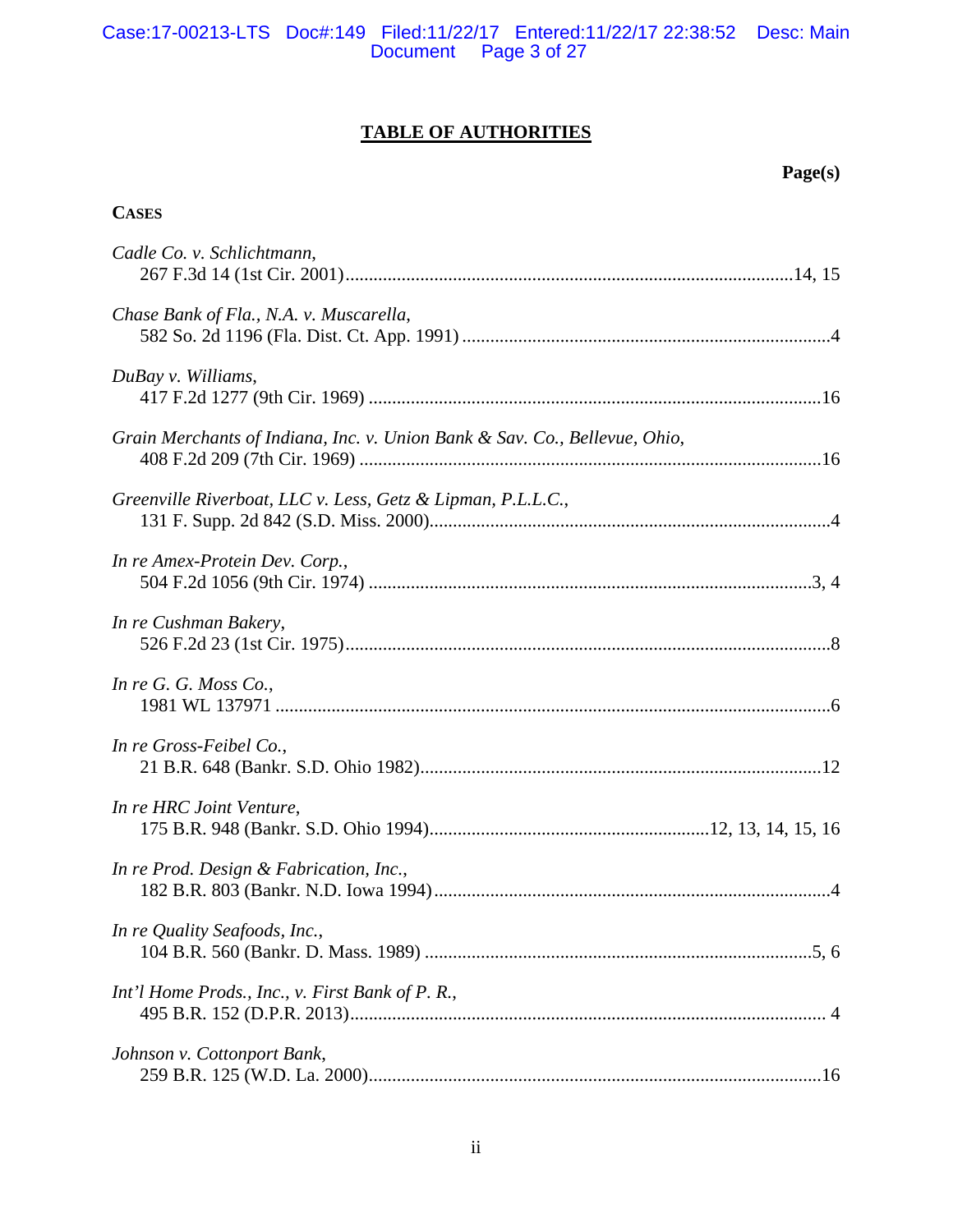# Case:17-00213-LTS Doc#:149 Filed:11/22/17 Entered:11/22/17 22:38:52 Desc: Main<br>Document Page 4 of 27

| Miami Valley Prod. Credit Ass'n v. Kimley,                                     |  |
|--------------------------------------------------------------------------------|--|
| N.H. Bus. Dev. Corp. v. Cross Baking Co., Inc. (In re Cross Baking Co., Inc.), |  |
| RadLAX Gateway Hotel, LLC v. Amalgamated Bank,                                 |  |
| Uniroyal v. Universal Tire & Auto Supply Co.,                                  |  |
| Unsecured Creditors Comm. v. Marpecon Fin. Corp. (In re Bumper Sales, Inc.),   |  |
| <b>STATUTES</b>                                                                |  |
|                                                                                |  |
|                                                                                |  |
|                                                                                |  |
|                                                                                |  |
|                                                                                |  |
|                                                                                |  |
|                                                                                |  |
|                                                                                |  |
|                                                                                |  |
|                                                                                |  |
|                                                                                |  |
|                                                                                |  |
|                                                                                |  |
|                                                                                |  |
|                                                                                |  |
|                                                                                |  |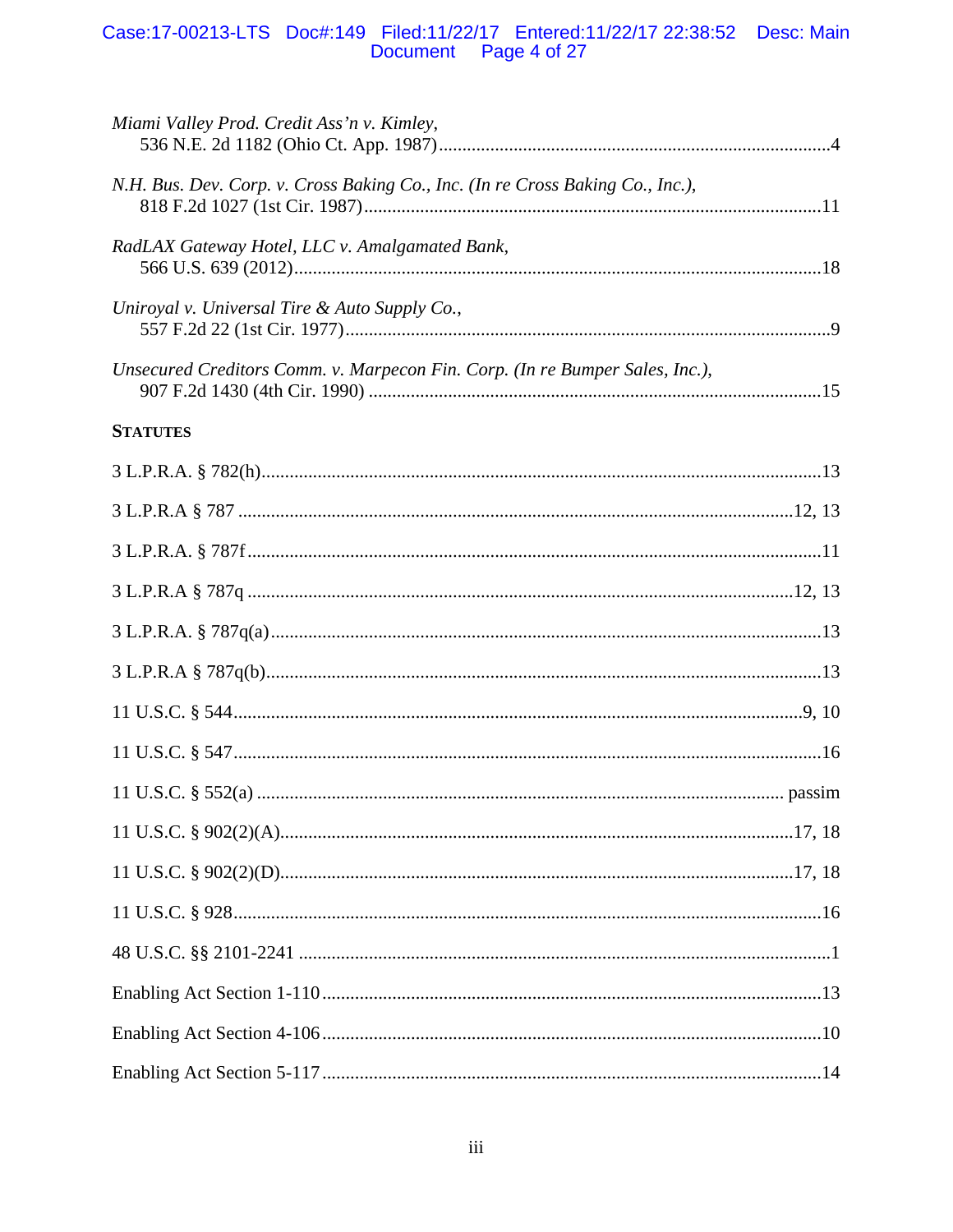# Case:17-00213-LTS Doc#:149 Filed:11/22/17 Entered:11/22/17 22:38:52 Desc: Main<br>Document Page 5 of 27

| <b>OTHER AUTHORITIES</b> |  |
|--------------------------|--|
|                          |  |
|                          |  |
|                          |  |
|                          |  |
|                          |  |
|                          |  |
|                          |  |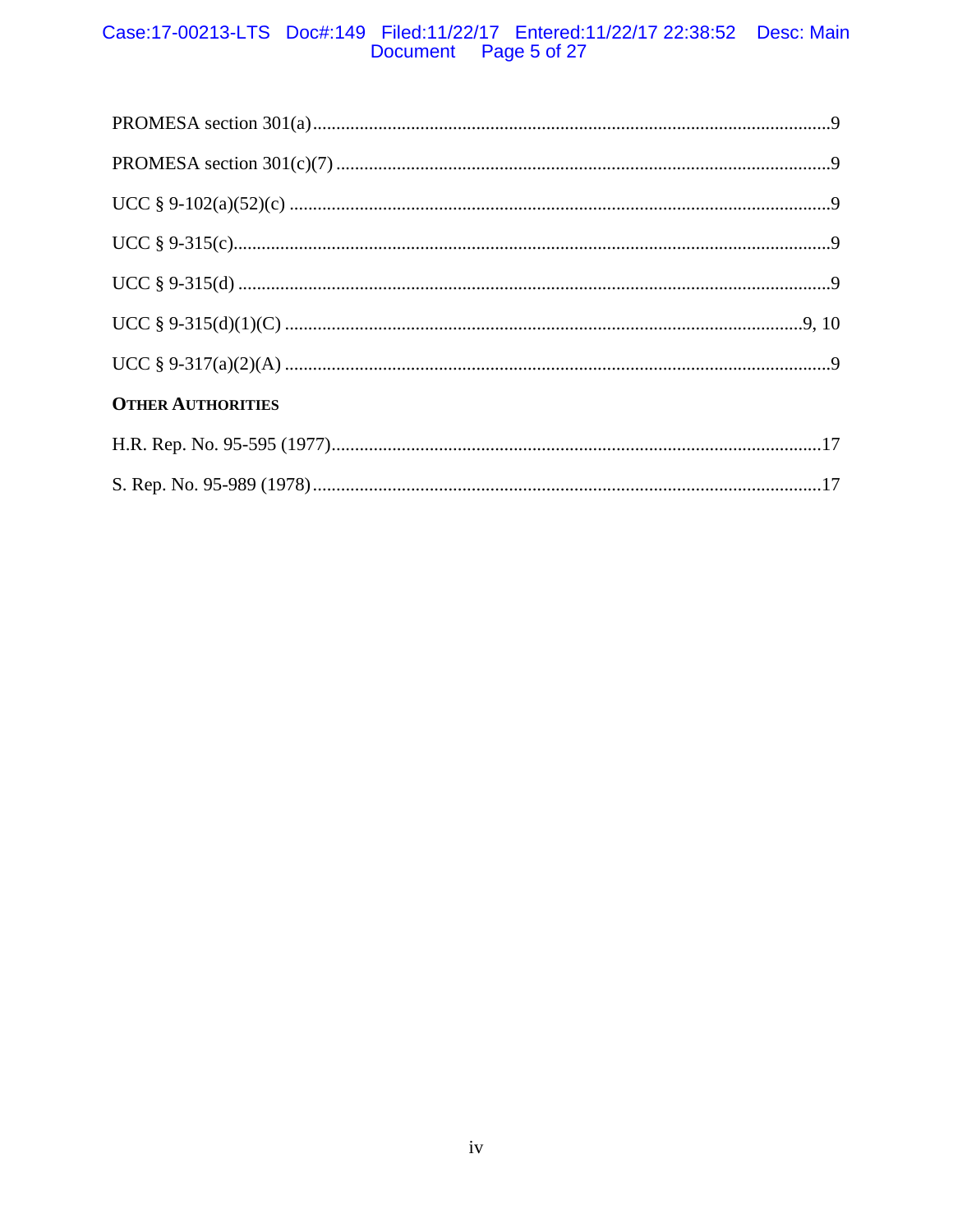#### Case:17-00213-LTS Doc#:149 Filed:11/22/17 Entered:11/22/17 22:38:52 Desc: Main Page 6 of 27

#### **To the Honorable United States District Judge Laura Taylor Swain:**

Plaintiff Employees Retirement System of the Government of the Commonwealth of Puerto Rico ("ERS," the "System," or the "Debtor"), by and through the Financial Oversight and Management Board (the "Oversight Board"), as the Debtor's representative pursuant to Section 315(b) of the *Puerto Rico Oversight, Management, and Economic Stability Act* ("PROMESA"),2 respectfully submits this reply in support of its motion for summary judgment and the memorandum of law in support thereof (the "ERS Memo") [D.I. 91].

#### **PRELIMINARY STATEMENT**

In this reply, ERS does not repeat all the arguments it made in its opening brief and in response to the Bondholders<sup>3</sup> cross-motion, which demonstrate both that the Bondholders' asserted security interest was never perfected and, even if it had been, it would be cut off by section 552 of the Bankruptcy Code as of the ERS title III petition date. Rather, ERS focuses on several specific points raised by the Bondholders.

*First*, having effectively conceded a lack of compliance with the UCC's filing requirements, the Bondholders are forced to argue the Court should take a "pragmatic approach" to perfection and create exceptions to the UCC's filing requirements. But neither the UCC nor applicable case law permit the Court to do so. The UCC does not have an "incorporation by reference" exception for collateral descriptions in financing statements, and does not permit an exception to (i) Revised Article 9's five-year lapse period for deficient filings like the 2008 Financing Statements, or (ii) the requirement that a financing statement exactly state the debtor's correct name and in the correct field, neither of which were done here. The fact is the

1

<sup>&</sup>lt;sup>2</sup> PROMESA is codified at 48 U.S.C.  $\S$ § 2101-2241.

<sup>&</sup>lt;sup>3</sup> The Defendants in this action are referred to, collectively, as the "Bondholders." Unless otherwise noted, capitalized terms shall have the meaning set forth in the ERS Memo filed on November 3, 2017.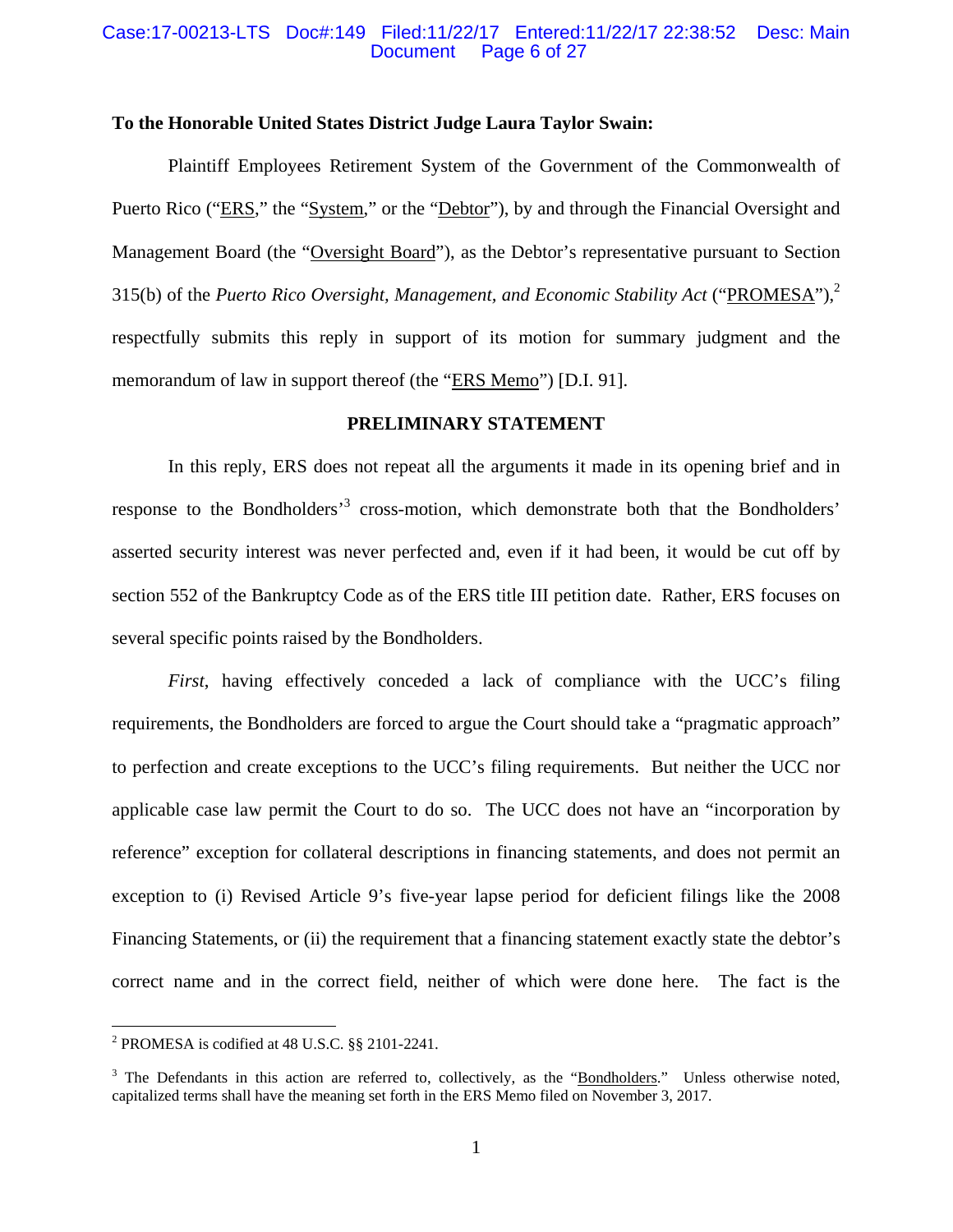#### Case:17-00213-LTS Doc#:149 Filed:11/22/17 Entered:11/22/17 22:38:52 Desc: Main Page 7 of 27

deficiencies in the UCC filings that exist here could have been easily addressed at each step along away – but they were not. The Bondholders ask this Court to excuse that lack of diligence by making exceptions. But doing so would not only run contrary to the UCC and applicable case law, it would also upset the well-established statutory commercial rules that underpin the financial system by providing certainty to lenders extending secured credit.

 *Second*, even putting aside the perfection deficiencies that make up the bulk of the parties' arguments, the Bondholders offer no good reason – either under the Resolution itself or under the UCC – why their alleged security interest could conceivably extend to the Employee Loans or Employee Loan Payments.

*Third*, the exceptions to section 552(a) urged upon the Court do not apply because the postpetition employer contributions are not proceeds of any prepetition collateral, and Employers' Contributions are not special revenues under any plausible reading or construction.

*Fourth*, and finally, the Bondholders' new argument (not raised in either party's Complaint or summary judgment motion) that ERS agreed but failed to transfer Employers' Contributions from the Commonwealth central government pursuant to the January Stipulation lacks merit because (i) it is beyond the scope of the Joint Stipulation, and (ii) it is inconsistent with the plain language of the January Stipulation and the Bondholders' cited evidence.

#### **ARGUMENT**

# **I. THE BONDHOLDERS' ASSERTED SECURITY INTEREST WAS NEVER PERFECTED**

In their opposition to summary judgment (the "Bondholders Opposition" or "B'hldrs" Opp.") [D.I. 120], the Bondholders concede a lack of compliance with the UCC's filing requirements. Nonetheless, they argue the Court should take a "pragmatic approach" to perfection by creating exceptions to the UCC's stringent filing requirements. However, as

2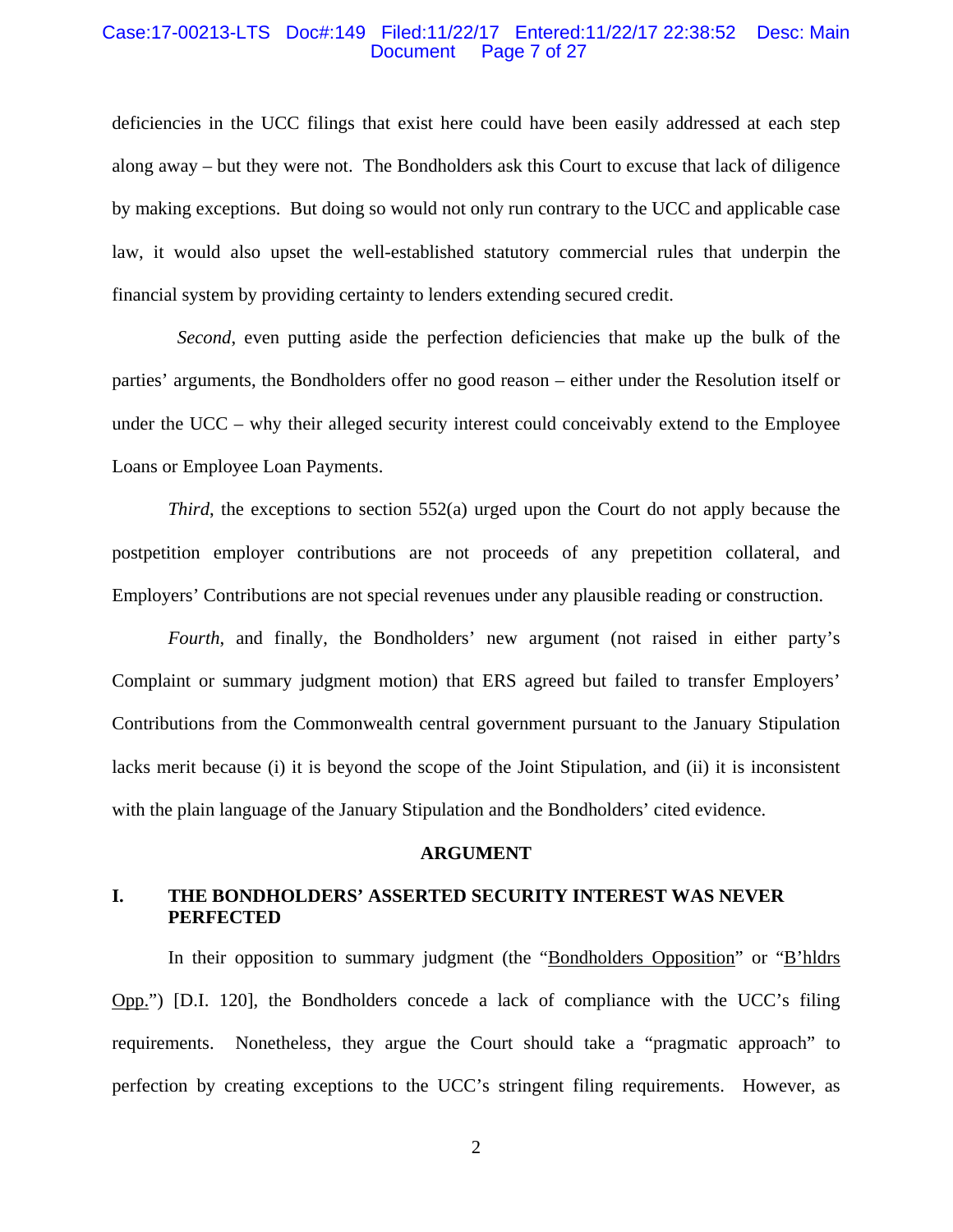#### Case:17-00213-LTS Doc#:149 Filed:11/22/17 Entered:11/22/17 22:38:52 Desc: Main Document Page 8 of 27

explained below, the exceptions urged upon the Court by the Bondholders do not exist in the UCC and are not permitted by case law.

## **A. The UCC does not permit "incorporation by reference" for financing statements.**

ERS and the Bondholders agree that the words actually contained in or attached to the 2008 Financing Statements do not satisfy the UCC's collateral description requirement. The only dispute is whether the 2008 Financing Statements may "incorporate by reference" *unfiled* documents to satisfy the collateral description requirement.

Despite briefing this specific issue multiple times (in the Lift Stay Proceeding and this declaratory judgment action), the Bondholders have failed to cite even one case where a court held a *financing statement* may incorporate by reference *unfiled* documents to satisfy the collateral description requirement. Rather, the Bondholders have cited the same set of cases where a *security agreement* was permitted to incorporate unattached documents. B'hldrs Opp. ¶¶ 10-11.

This point is perhaps most acute in the first case the Bondholders cite for their "incorporation by reference" argument – *In re Amex-Protein Development. Corp.*, 504 F.2d 1056 (9th Cir. 1974). *Amex-Protein* did not involve analysis of a financing statement. Nevertheless, the Bondholders use a subtle sleight of hand in their brief when they swap out the decision's specific reference to "security agreement" and replace it with "financing statement":

To the contrary, as long as *a financing statement* "*provides such information as would lead a reasonable inquirer to the identity of the collateral*" – whether by incorporation of outside documents by reference or otherwise – the collateral description is deemed "sufficient."

B'hldrs Opp. ¶ 10, citing *Amex-Protein* (emphasis added). In fact, the complete quoted portion of *Amex-Protein* states: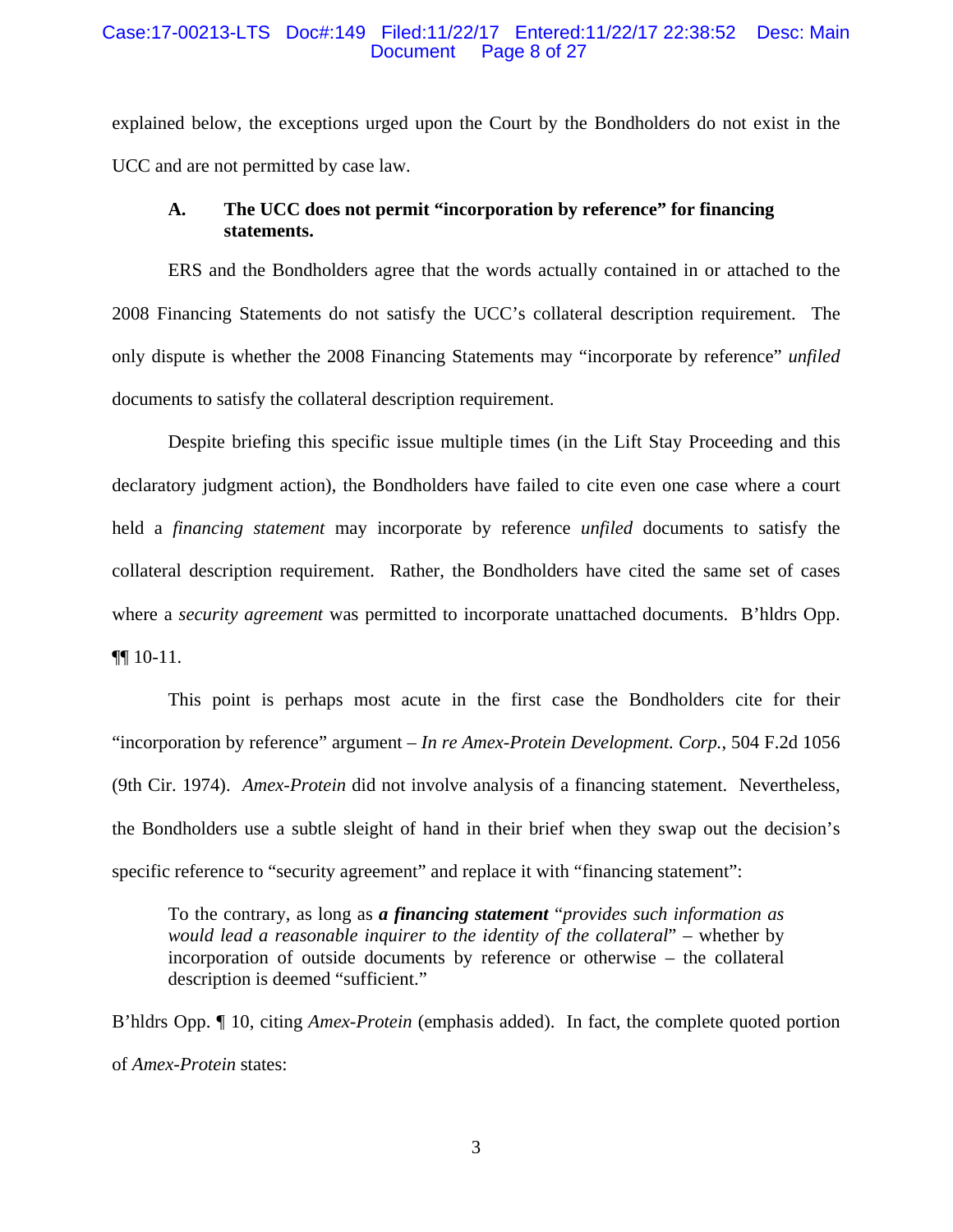#### Case:17-00213-LTS Doc#:149 Filed:11/22/17 Entered:11/22/17 22:38:52 Desc: Main Document Page 9 of 27

The description *in the security agreement* is sufficient, however, if it *provides such information as would lead a reasonable inquirer to the identity of the collateral*.

*Amex-Protein*, 504 F.2d at 1060 (emphasis added). Indeed, in *Amex-Protein*, a security agreement was permitted to incorporate by reference an unattached financing statement, not vice versa. *Id*. at 1062. ERS submits the Bondholders' sleight of hand here is not accidental, undermines the integrity of the judicial process and, by itself, warrants denial of the Bondholders' cross-motion and the granting of ERS's motion for summary judgment.

The distinction between a security agreement and a financing statement is critically important here. A security agreement is a private contract, governed by contract law. There is no prohibition in the UCC against a security agreement (as a contract) incorporating documents by reference because, unlike a UCC-1 financing statement – whose whole purpose is to disclose to the public the existence of a security interest in certain described collateral – there are no public notice considerations for a security agreement which is simply a private contract between a debtor and creditor.

None of the other cases cited by the Bondholders for their "incorporation by reference" argument apply here. *See* ERS's Response to Bondholders' Cross-Motion for Summary Judgment (the "ERS Opposition" or "ERS Opp.") [D.I. 115] at 7 (chart). Those cases involved either (i) a security agreement – *not a financing statement* – that incorporated an unattached document,<sup>4</sup> or (ii) incorporation of a document *actually attached* to a filed financing statement.<sup>5</sup>

<u>.</u>

<sup>4</sup> *In re Amex-Protein Dev. Corp.*, 504 F.2d 1056 (9th Cir. 1974), *In re Prod. Design & Fabrication, Inc.*, 182 B.R. 803 (Bankr. N.D. Iowa 1994), *Greenville Riverboat, LLC v. Less, Getz & Lipman, P.L.L.C.*, 131 F. Supp. 2d 842 (S.D. Miss. 2000), *Miami Valley Prod. Credit Ass'n v. Kimley*, 536 N.E. 2d 1182 (Ohio Ct. App. 1987).

<sup>5</sup> *Int'l Home Prods., Inc., v. First Bank of P. R.*, 495 B.R. 152 (D.P.R. 2013) and *Chase Bank of Fla., N.A. v. Muscarella*, 582 So. 2d 1196 (Fla. Dist. Ct. App. 1991).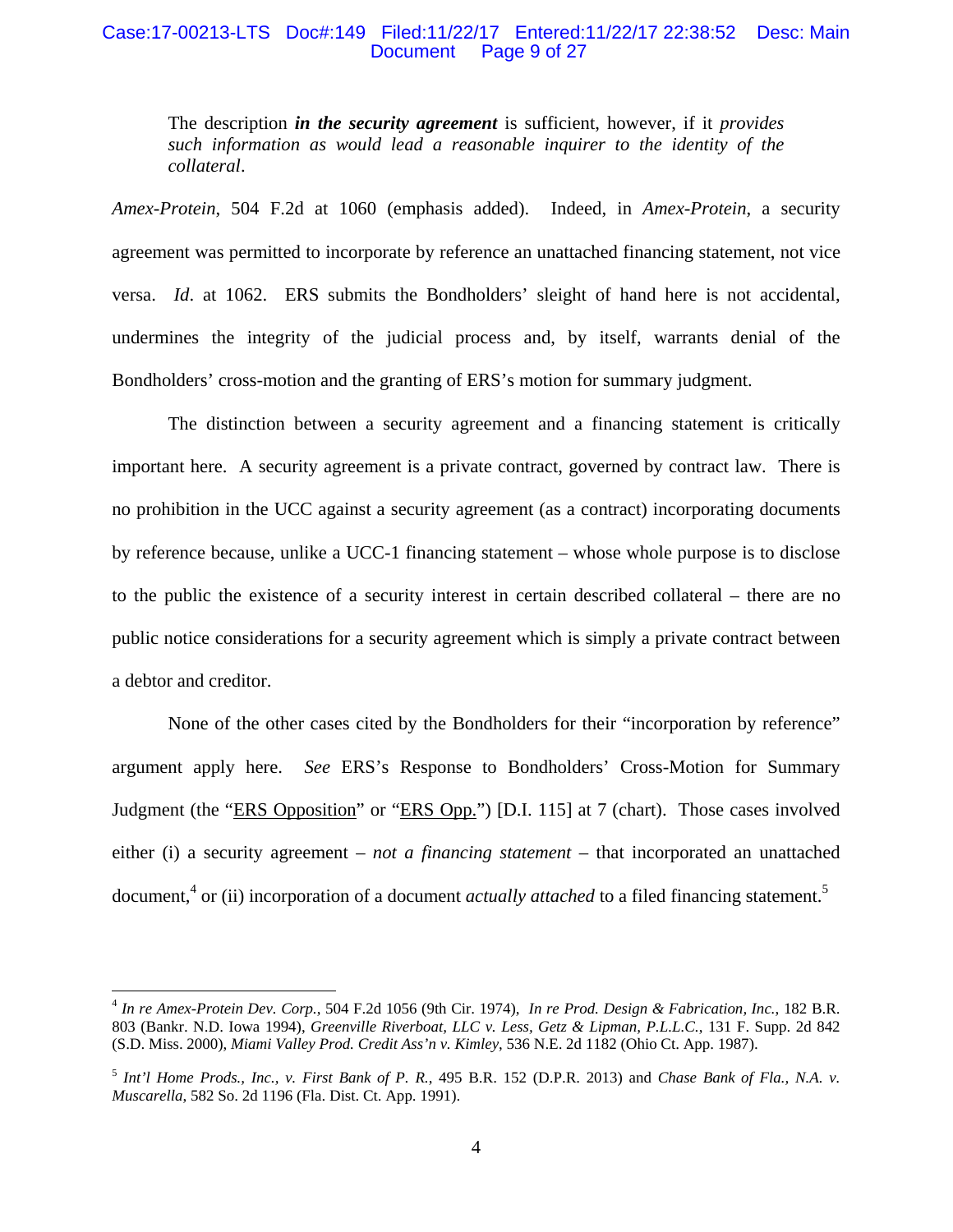#### Case:17-00213-LTS Doc#:149 Filed:11/22/17 Entered:11/22/17 22:38:52 Desc: Main Page 10 of 27

There simply is no "incorporation by reference" exception to the UCC's collateral description requirement for financing statements. As courts within the First Circuit have made clear, the "description of the types or items of collateral *is to appear on the face of the financing statement rather than through incorporation of a description appearing elsewhere* . . . ." *In re Quality Seafoods, Inc.*, 104 B.R. 560, 561 (Bankr. D. Mass. 1989) (emphasis added). Nothing in any of the Bondholders' briefs or cited decisions alters that requirement.

## **B. The exception to Revised Article 9's 5-year lapse period does not apply.**

ERS and the Bondholders agree that if the 2008 Financing Statements had been *effective to perfect* the asserted security interest prior to the effective date of Revised Article 9 (January 2013), the 10-year lapse period under Old Article 9 would apply. The parties disagree as to the lapse period that applies to a financing statement that had *not* been effective to perfect prior to Revised Article 9. The Bondholders argue Revised Article 9's 5-year lapse period applies only to financing statements filed after January 2013. ERS has repeatedly explained, and the Bondholders' have not refuted, the 5-year lapse period applies to financing statements filed prior to January 2013 as well, *unless they were already effective to perfect*.

Here, the key language is in the statutory preface to the transition rules of Revised Article 9: "Except as otherwise provided in this part, this act applies to a transaction or lien within its scope, *even if the transaction or lien was entered into or created before this act takes effect*." § 9-702(a) (emphasis added). This means a 5-year lapse period applies to both a financing statement filed after the effective date of Revised Article 9 (*i.e.*, after January 2013), Section 9- 335(a), *and* a financing statement filed prior to January 2013 – unless one of the exceptions applies, Section 9-702(a) ("Except as otherwise provided in this part . . . .").

The only exception that conceivably could apply here is Section 9-703(a), which preserves the perfection of a security interest that was *already perfected* when Revised Article 9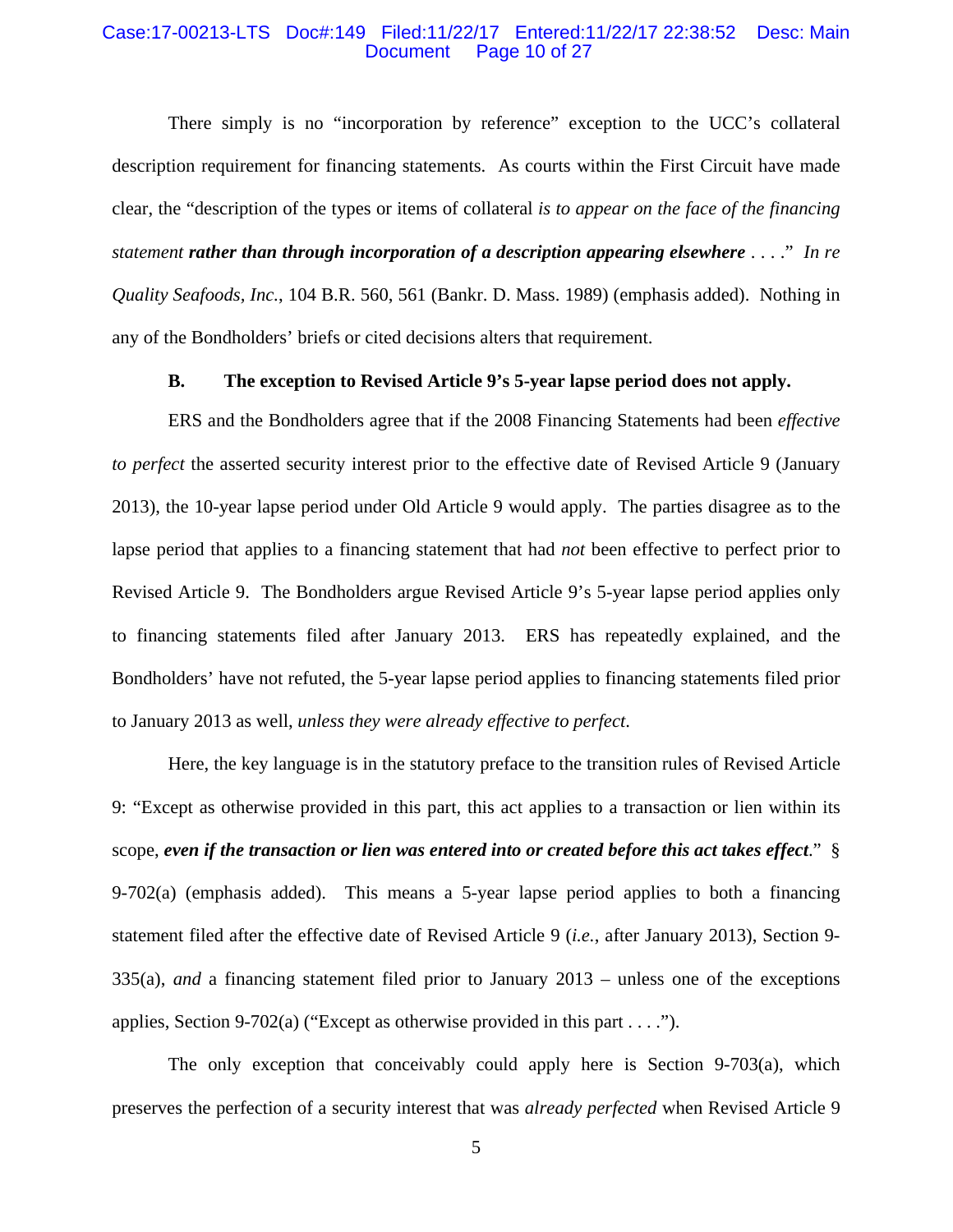#### Case:17-00213-LTS Doc#:149 Filed:11/22/17 Entered:11/22/17 22:38:52 Desc: Main Page 11 of 27

took effect. Under that exception, if a financing statement was already effective to perfect prior to Revised Article 9, it continues to benefit from the 10-year lapse period under Old Article 9. If a financing statement was *not* effective to perfect prior to January 2013 (as is the case with the 2008 Financing Statements), it is subject to the 5-year lapse period under Revised Article 9. Accordingly, once the Court disposes of the Bondholders' "incorporation by reference" argument, it should hold the 2008 Financing Statements were not effective to perfect prior to January 2013 and thus the 5-year lapse period applies.

Thus, because the 2008 Financing Statements (i) were deficient when filed and (ii) lapsed five years later in 2013 (two years before the attempted amendments in 2015 and 2016), they have no bearing on the perfection analysis. That is because, as demonstrated in ERS's prior briefing, a lapsed financing statement cannot be amended, ERS Opp. at 9 (citing *In re Quality Seafoods, Inc.*, 104 B.R. at 561), and it is irrelevant whether a financing statement – lapsed or not – continued to be retained in the records of the filing office, ERS Opp. at 13.

As a result, the Bondholders can only point for perfection to the 2015 and 2016 Amendments. For the reasons set forth in the ERS Memo (at 2) and ERS Opposition (at 8-10), the 2015 and 2016 Amendments were attempted amendments, not new UCC-1 financing statements. They also could not be considered new financing statements because they did not satisfy all the strict filing requirements of a UCC-1 financing statement – including the basic requirements to state exactly the correct name of the debtor, list that correct name on the face of the document, and list it in the correct field. *See In re G. G. Moss Co.*, 1981 WL 137971, at \*779 (A filing can perfect a security interest only "when considered by itself the filing also meets *all the technical statutory requirements of a filing statement* . . . .") (emphasis added) (citations omitted). The result would be the same if those errors were present on a UCC-1 financing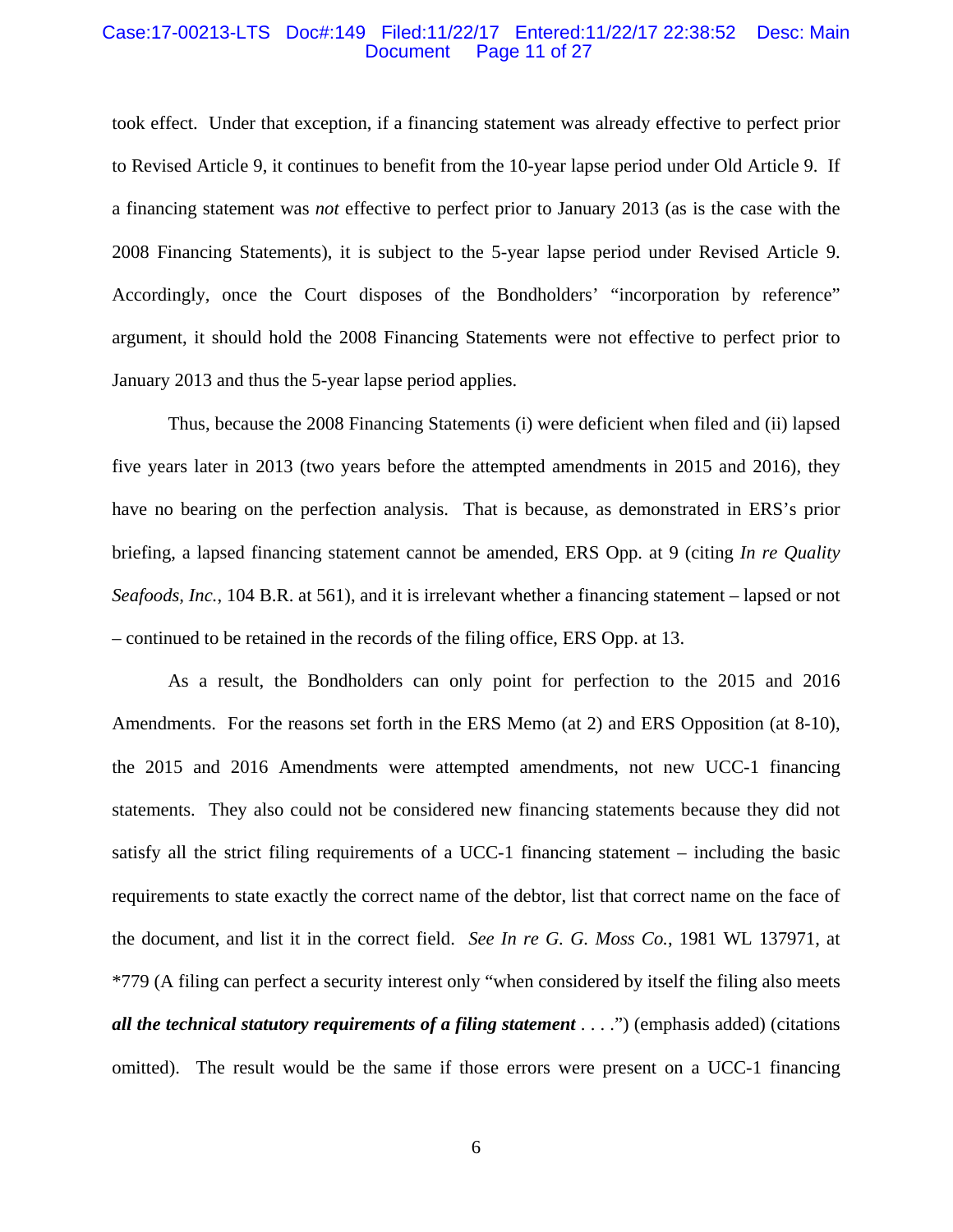#### Case:17-00213-LTS Doc#:149 Filed:11/22/17 Entered:11/22/17 22:38:52 Desc: Main Page 12 of 27

statement – it would be incapable to perfect. There is no reason to change that result when the errors are present on a UCC-3 attempted amendment.

It is clear the 2015 and 2016 Amendments were filed in an attempt to do just that – amend the 2008 Financing Statements to correct their deficient collateral descriptions.<sup>6</sup> They were not filed to serve as new financing statements. The Bondholders now ask the Court to find, after the fact, that those attempted amendments can be deemed fully-compliant new financing statements, but it is clear under the UCC that they cannot because they do not satisfy Article 9's requirements.<sup>7</sup>

# **C. There is no exception to the UCC's requirement to state exactly the debtor's correct name.**

The Bondholders similarly ask the Court to make an exception to the UCC's requirement to state *exactly* the debtor's correct name. B'hldrs Opp. ¶¶ 28-35. The fact is that the official translation of ERS's name – which is the applicable name for UCC purposes – changed pursuant to the amendment to the Enabling Act in 2013, and that name was not listed on the attempted amendments in 2015 and 2016. *See* ERS Opp. at 12, n.13. It is irrelevant how ERS holds itself out to the public, or has signed pleadings in this or other cases. Article 9 recognizes that debtors may use trade names, but expressly does not create a trade name exception to the requirement of stating exactly the correct legal name of the debtor. *See* § 9-703(c) ("A financing statement that provides only the debtor's trade name does not sufficiently provide the name of the debtor.").<sup>8</sup>

 $\overline{a}$ 

<sup>&</sup>lt;sup>6</sup> See ERS Bondholders' Statement of Undisputed Facts [D.I. 95], **[1]** 46, 48 (the "collateral change" and "restate covered collateral" boxes are checked in each of the attempted amendments).

 $<sup>7</sup>$  It is standard practice under Article 9, expressly contemplated and condoned by Article 9 itself, for a secured party</sup> in doubt to proceed under alternative paths. *See, e.g.*, § 9-502, Comment 2.d ("If there is any doubt about an individual's name, a secured party may choose to file *one or more financing statements* that provide a number of possible names for the debtor and a searcher may similarly choose to search under *a number of possible names*." (emphasis added). The Bondholders could have filed a UCC-1 at the same time as the UCC-3, but chose not to.

 $8$  The Bondholders' argument that the name change is irrelevant because "the ERS acquired important parts of the Pledged Property [] long before November 1, 2013" is faulty for the reasons discussed in Section III.A., *infra*.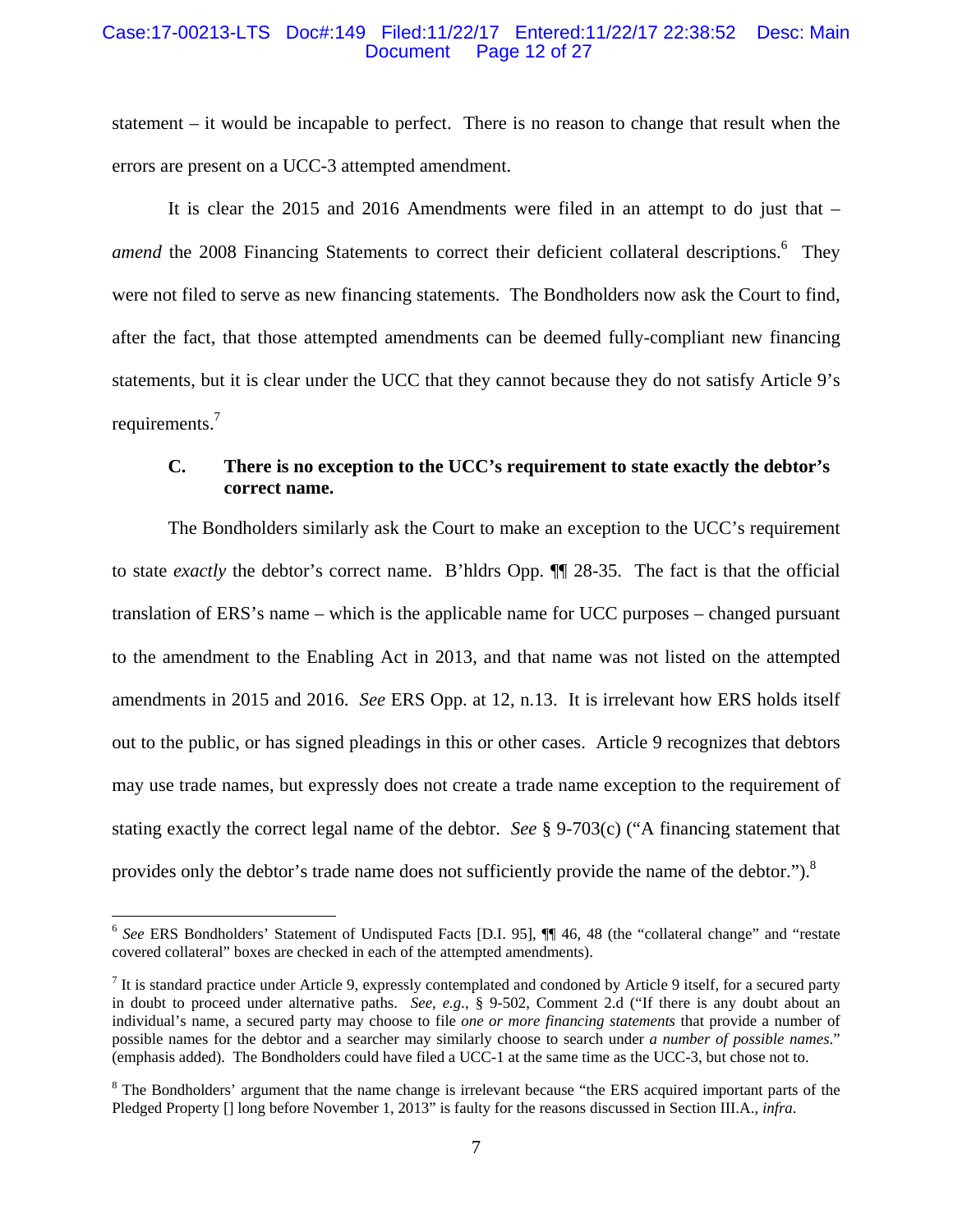#### Case:17-00213-LTS Doc#:149 Filed:11/22/17 Entered:11/22/17 22:38:52 Desc: Main Page 13 of 27

## **D. There are no "pragmatic" exceptions to the UCC's filing requirements.**

Recognizing the complete deficiency of their perfection arguments, the Bondholders implore the Court to disregard the UCC's filing requirements and ask the Court to instead adopt a "pragmatic approach" to perfection under *In re Cushman Bakery*, 526 F.2d 23 (1st Cir. 1975). *Cushman*, however, endorses no such thing.

In *Cushman*, all parties conceded that "financing statements that were *facially sufficient under the Uniform Commercial Code* were filed in [the appropriate places], listing [the appropriate parties]." 526 F.2d at 28 (emphasis added). The only issue in *Cushman* was whether "a security interest [] intentionally perfected in a manner that may result in concealing a preference from unsecured creditors [] should be held not to be properly perfected under the Maine recording statutes." *Id*. There, the UCC's filing requirements were strictly complied with (unlike here), but the bankruptcy trustee objected because the financing statements did not disclose additional information (not required to be in a financing statement by the UCC) that would have helped him discover a potentially voidable preference. *Cushman* does not support a "pragmatic approach" to perfection, and does not offer any basis to excuse non-compliance with the UCC. *Cushman* stands only for the proposition that a secured claimant need not disclose more in a UCC filing than the UCC requires.

Likewise, contrary to the Bondholders' claims, adhering to the UCC's strict filing requirements would not "grant ERS a windfall." B'hldrs Opp. ¶ 6. First of all, ERS is a debtor – and gains nothing from the Court simply applying the law. Moreover, it is the Bondholders who would unfairly benefit – and other creditors of ERS who would be unfairly prejudiced – if the Court were to create an exception to the UCC where none is warranted, much less permitted. Indeed, as the First Circuit has held: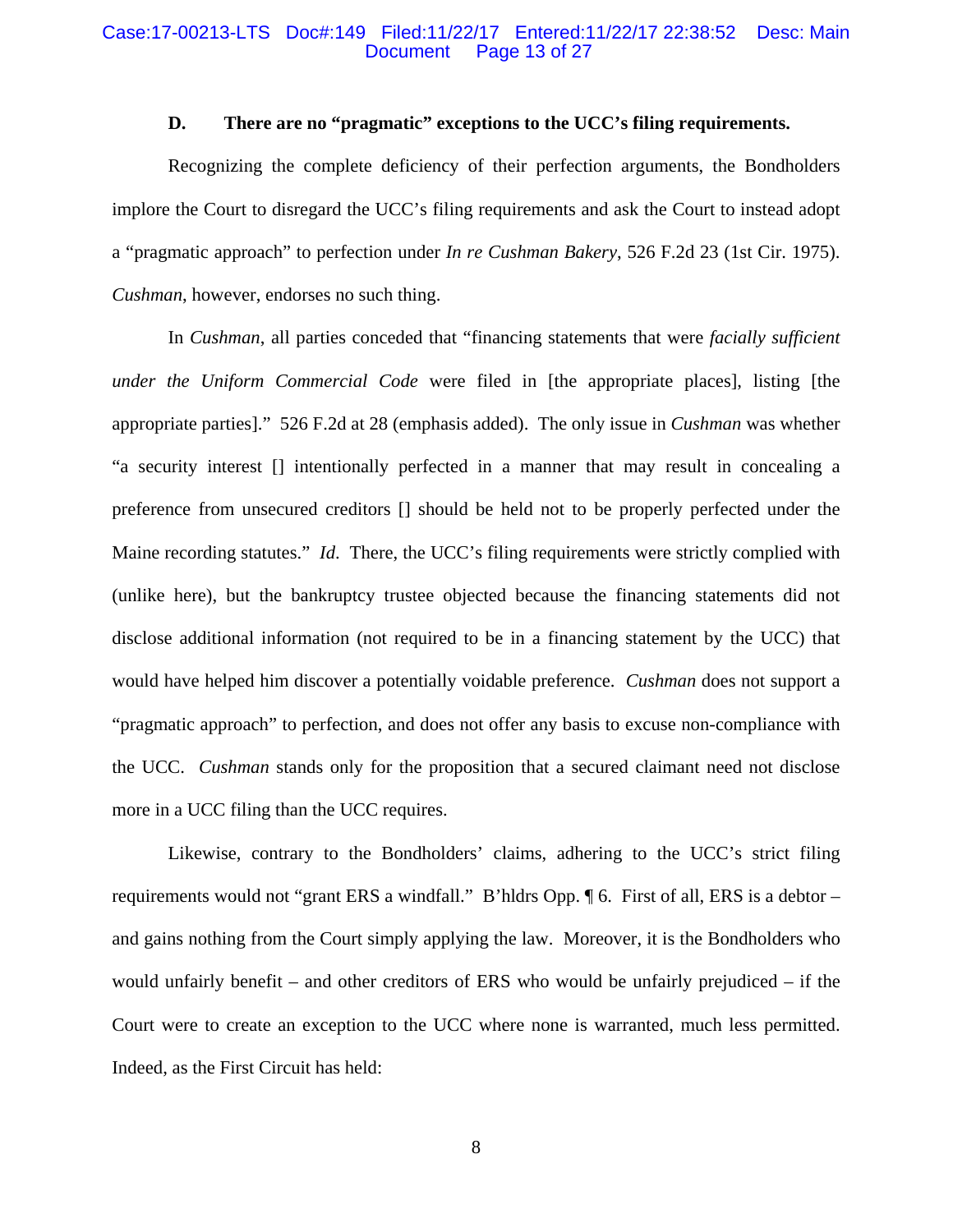#### Case:17-00213-LTS Doc#:149 Filed:11/22/17 Entered:11/22/17 22:38:52 Desc: Main Document Page 14 of 27

Efforts by courts to fashion equitable solutions to mitigate the hardship on particular creditors of literal application of statutory filing requirements [for a financing statement] would have the deleterious effect of undermining the reliance which can be placed upon them. The harm would be more serious than the occasional harshness resulting from strict enforcement.

*Uniroyal v. Universal Tire & Auto Supply Co.*, 557 F.2d 22, 23 (1st Cir. 1977). If the Court were to fashion an equitable solution here, it would not only undermine the purpose of the UCC's filing requirements, it would do so at the expense of ERS's other creditors and demonstrate the "equitable solution" is unprincipled arbitrariness.

Finally, with regard to the Bondholders' argument regarding section 544 in Section I.G., ERS incorporates by reference its response to that argument from its opposition. ERS Opp. at 14-20. Furthermore, any rights the Bondholders may have as the holder of an unperfected security interest are subordinate to the rights of the Oversight Board, which acts as the equivalent of the bankruptcy trustee for ERS, under UCC  $\S 9-317(a)(2)(A)$ . Under that subsection:

A security interest … is subordinate to the rights of: … (2) … a person that becomes a lien creditor before the earlier of the time: (A) the security interest … is perfected …

UCC § 9-102(a)(52)(C) defines a "lien creditor" to include "a trustee in bankruptcy from the date of the filing of the petition." As a lien creditor, the rights of the Oversight Board are senior to any rights that the Bondholders have as holders of an unperfected security interest without regard to the applicability of section 544. Thus, the Puerto Rico UCC provides a bankruptcy trustee automatically has the status of a lien creditor and it provides that status trumps an unperfected security interest. The Oversight Board is a bankruptcy trustee for purposes of taking on the status of a judicial lien creditor because PROMESA section 301(c)(7) provides the Oversight Board is the trustee for purposes of every Bankruptcy Code provision incorporated into PROMESA Title III that refers to a trustee, and PROMESA section 301(a) incorporates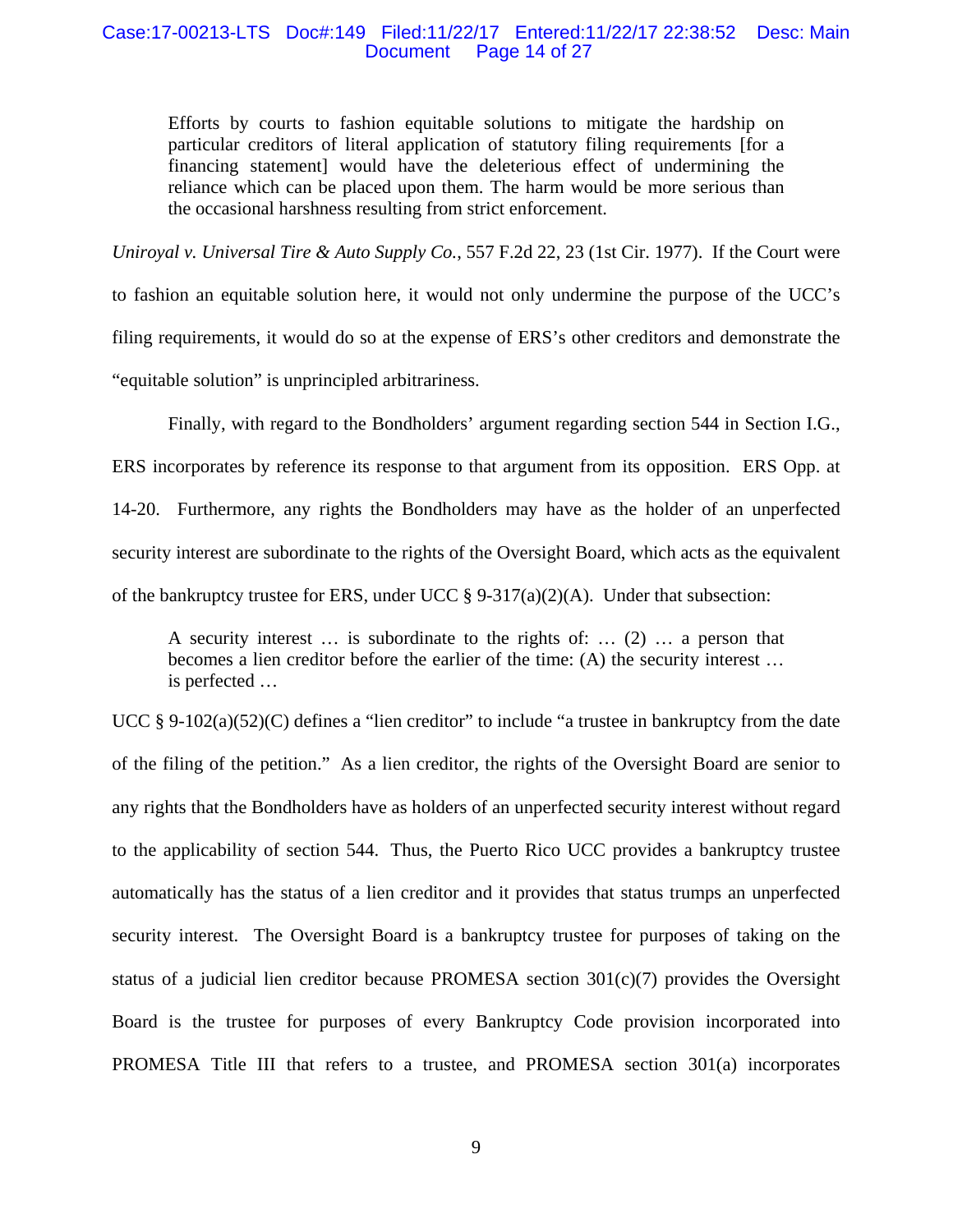#### Case:17-00213-LTS Doc#:149 Filed:11/22/17 Entered:11/22/17 22:38:52 Desc: Main Page 15 of 27

Bankruptcy Code section 544(a) which provides the trustee shall have the status of, among other things, a judicial lien creditor.

 As discussed above, *see* Section I.A., the purpose of a financing statement is to give the world notice of a security interest in particular collateral. If the Court accepted the Bondholders' position that there is no need to perfect a security interest in the assets of a government debtor, the result would be the approval of hidden liens – the very antithesis of the purpose of the UCC and modern secured lending.

# **II. THE BONDHOLDERS' ASSERTED SECURITY INTEREST IN EMPLOYEE LOANS IS UNPERFECTED, INVALID, AND UNENFORCEABLE**

Even if the Bondholders have a perfected security interest in Pledged Property, any perfected security interest does not cover Employee Loans or Employee Loan Payments. As explained in the ERS Memo (at 20-22), the Resolution does not include any collateral description that would include assets such as Employee Loans. Further, Employee Loans were made using cash proceeds of Employers' Contributions. Accordingly, the continuing perfection rule for proceeds contained in UCC Section 9-315(c) does not apply to Employee Loans or Employee Loan Payments derived from those contributions because, pursuant to UCC Section 9- 315(d), any security interest in property acquired from cash proceeds is unperfected on the twenty-first (21) day after such property is acquired unless another perfection method has been used (which is not the case here). UCC §  $9-315(d)(1)(C)$ . And even if the Bondholders have a security interest in Employee Loan Payments, the absence of perfection in Employee Loans means any security interest in Employee Loan Payments must be independently perfected through control, which the Bondholders have not and cannot establish. *See* ERS Memo at 23-24.

Simply put, because cash proceeds of collateral (*i.e.* Revenues) subject to an effective security interest were used to generate alleged new non-cash proceeds (*i.e.* Employee Loans), the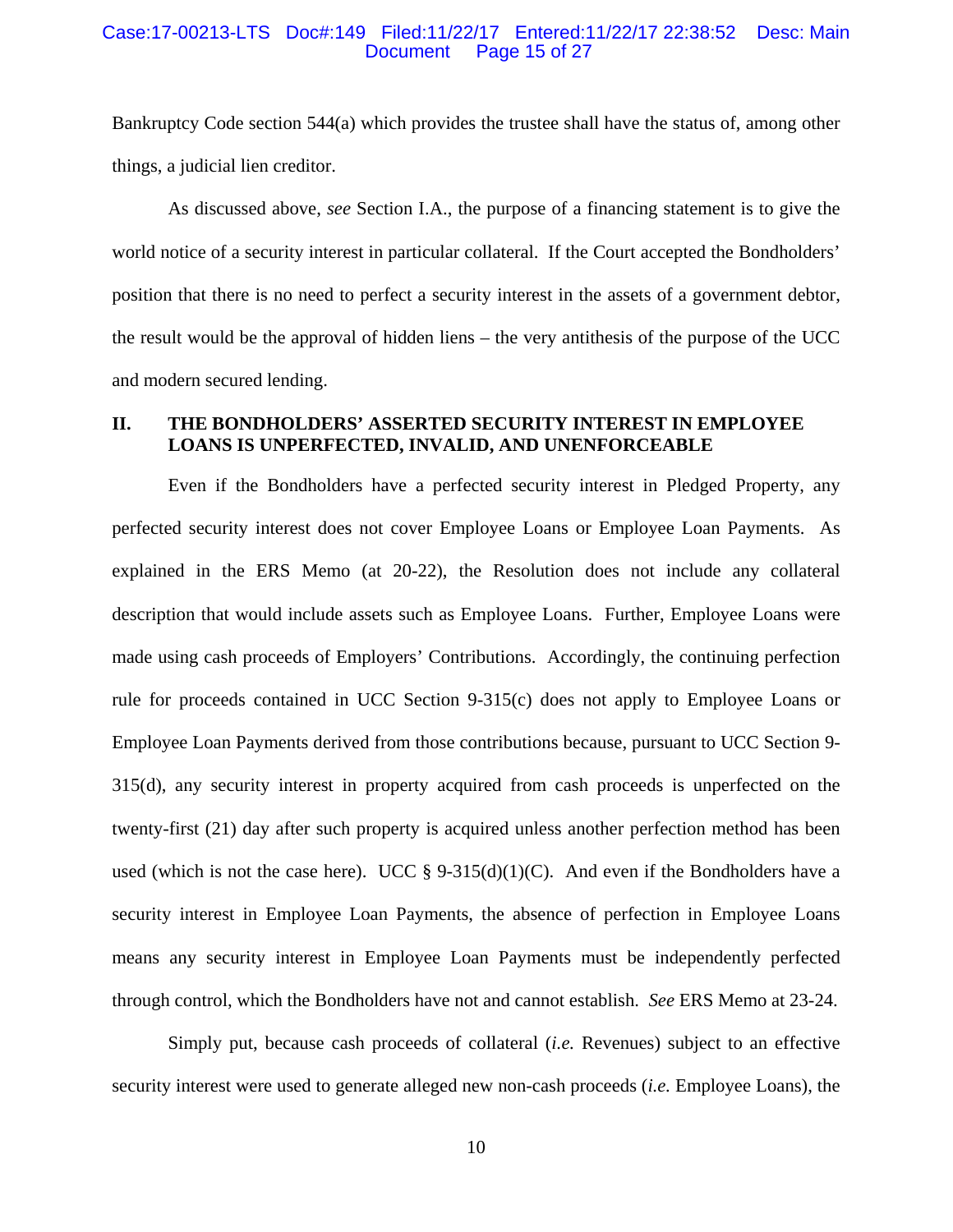#### Case:17-00213-LTS Doc#:149 Filed:11/22/17 Entered:11/22/17 22:38:52 Desc: Main Page 16 of 27

Employee Loans could only be Bondholder collateral subject to a perfected security interest if the Bondholders had a security interest that covered that type of collateral and had perfected the security interest. Importantly, the Employee Loans are not cash proceeds of Revenues as the Bondholders argue. B'hldrs Opp. ¶ 40. Rather, Employee Loans were generated *from* cash proceeds. Accordingly, any security interest in Employee Loans and Employee Loan Proceeds became unperfected 21 days after being remitted to ERS. UCC  $\S$  9-315(d)(1)(C).

Further, as set forth in the ERS Opposition (at 32-33), Employee Loan Payments do not constitute Employers' Contributions because Employee Loan Payments are remitted along *with* Employers' Contributions, *not in lieu* thereof. Moreover, the obligation of employers to remit Employee Loan Payments to ERS was codified in Section 4-106 of the Enabling Act, which is not a section encompassed by the definition of Employers' Contributions in the Resolution.

Finally, the Bondholders' argument that Employee Loans and Employee Loan Payments constitute Pledged Property as cash or non-cash proceeds of Pledged Property misses the mark. The Resolution cannot perfect the Bondholders' security interest. Only complying with the UCC can. As described above, the Bondholders have failed to perfect any security interest in Employee Loans and Employee Loan Proceeds under the UCC.

### **III. THE BONDHOLDERS' SECURITY INTEREST DOES NOT ATTACH TO THE POSTPETITION EMPLOYERS' CONTRIBUTIONS RECEIVED BY ERS**

Even if the Bondholders have a perfected security interest, section  $552(a)^9$  stops their security interest from attaching to postpetition Employers' Contributions.<sup>10</sup> Section 552(a) provides "[e]xcept as provided in subsection (b) of this section, property acquired by the estate or by the debtor after the commencement of the case is not subject to any lien resulting from any

 $\overline{a}$ 

<sup>&</sup>lt;sup>9</sup> References to "Section xx" in this Section III refer to sections of the Bankruptcy Code.

 $10$  The only Employers' Contributions at issue are those received by ERS from May 21, 2017 to July 1, 2017, because ERS stopped receiving all contributions after July 1, 2017 due to the implementation of Pay-Go.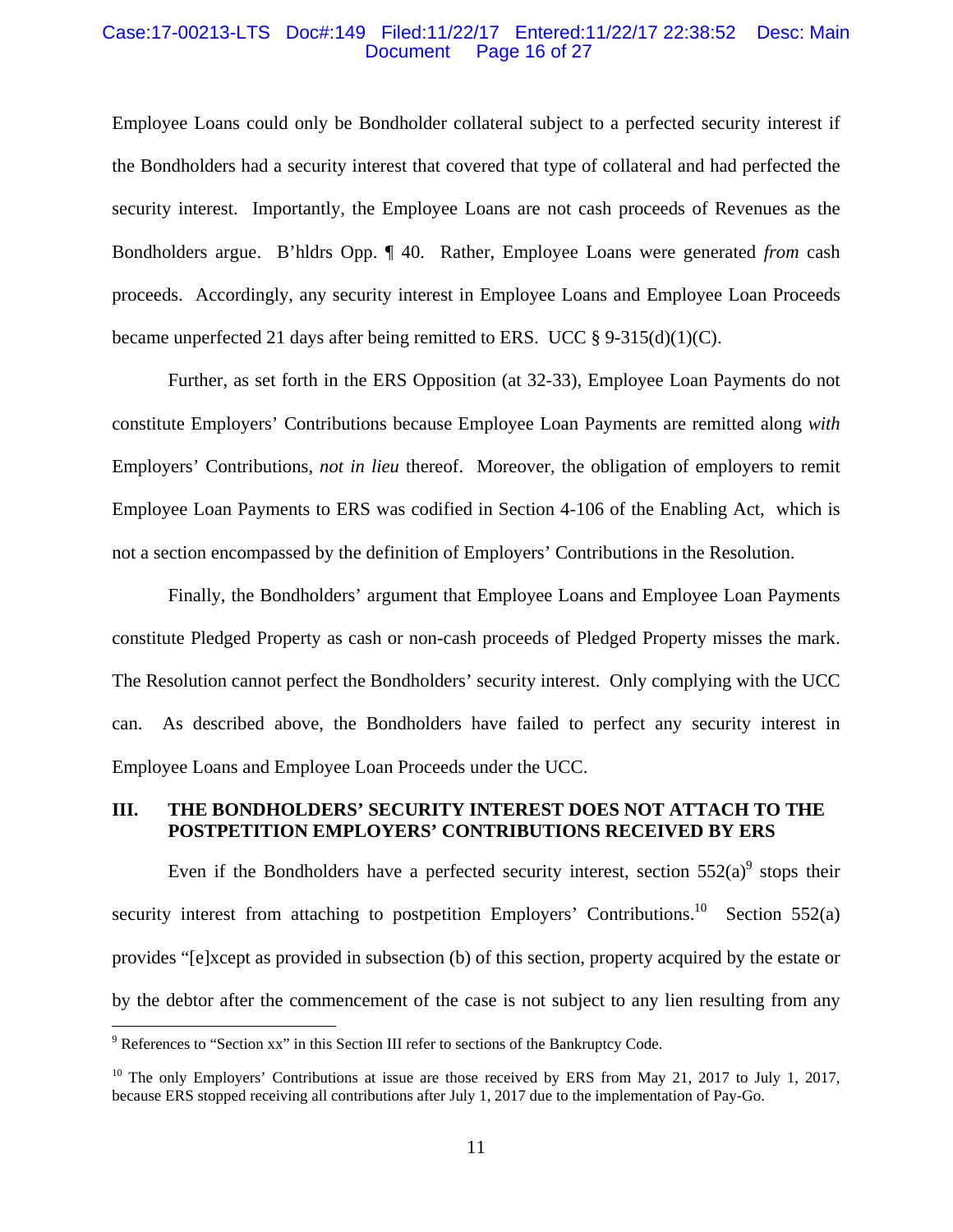#### Case:17-00213-LTS Doc#:149 Filed:11/22/17 Entered:11/22/17 22:38:52 Desc: Main Page 17 of 27

security agreement entered into by the debtor before the commencement of the case." 11 U.S.C. § 552(a). Section 552(a) prevents a security interest from attaching to after-acquired property following the petition date. *N.H. Bus. Dev. Corp. v. Cross Baking Co., Inc. (In re Cross Baking Co., Inc.)*, 818 F.2d 1027, 1029 (1st Cir. 1987). Employers' Contributions received by ERS postpetition constitute after-acquired property. Accordingly, section 552(a) prevents the Bondholders' security interest from attaching to Employers' Contributions received postpetition.

## **A. Postpetition Employers' Contributions are not proceeds of any prepetition collateral and, accordingly, the exception of Section 552(b) does not apply.**

There are two possible exceptions to section  $552(a)$ , neither of which applies. The exception in section 552(b) providing a security interest will attach to postpetition proceeds of prepetition collateral is not applicable because ERS's postpetition revenues, namely Employers' Contributions, are not proceeds of collateral that existed prepetition. *See* ERS Memo at 25-31. As set forth more fully in the ERS Memo, an employer's contribution amount was a percentage of each employee's contribution amount. *See* 3 L.P.R.A. § 787f. An employer was not obligated to remit contributions to ERS until an employee performs work, thereby triggering the employee's own contribution obligation. If no obligation to remit contributions existed as of the petition date, ERS could not have had a "right" to receive future Employers' Contributions. Accordingly, postpetition Employers' Contributions are not proceeds of ERS's general right to receive Employers' Contributions.

Where a secured creditor has a prepetition security interest in a debtor's right to receive property but the obligation to remit the property did not exist as of the petition date, no prepetition right to receive such postpetition property exists. *See, e.g.*, *In re HRC Joint Venture*, 175 B.R. 948, 952 (Bankr. S.D. Ohio 1994) (holding postpetition remittances from hotel operator to hotel owner-debtor are not proceeds of security interest in remittances because debtor's right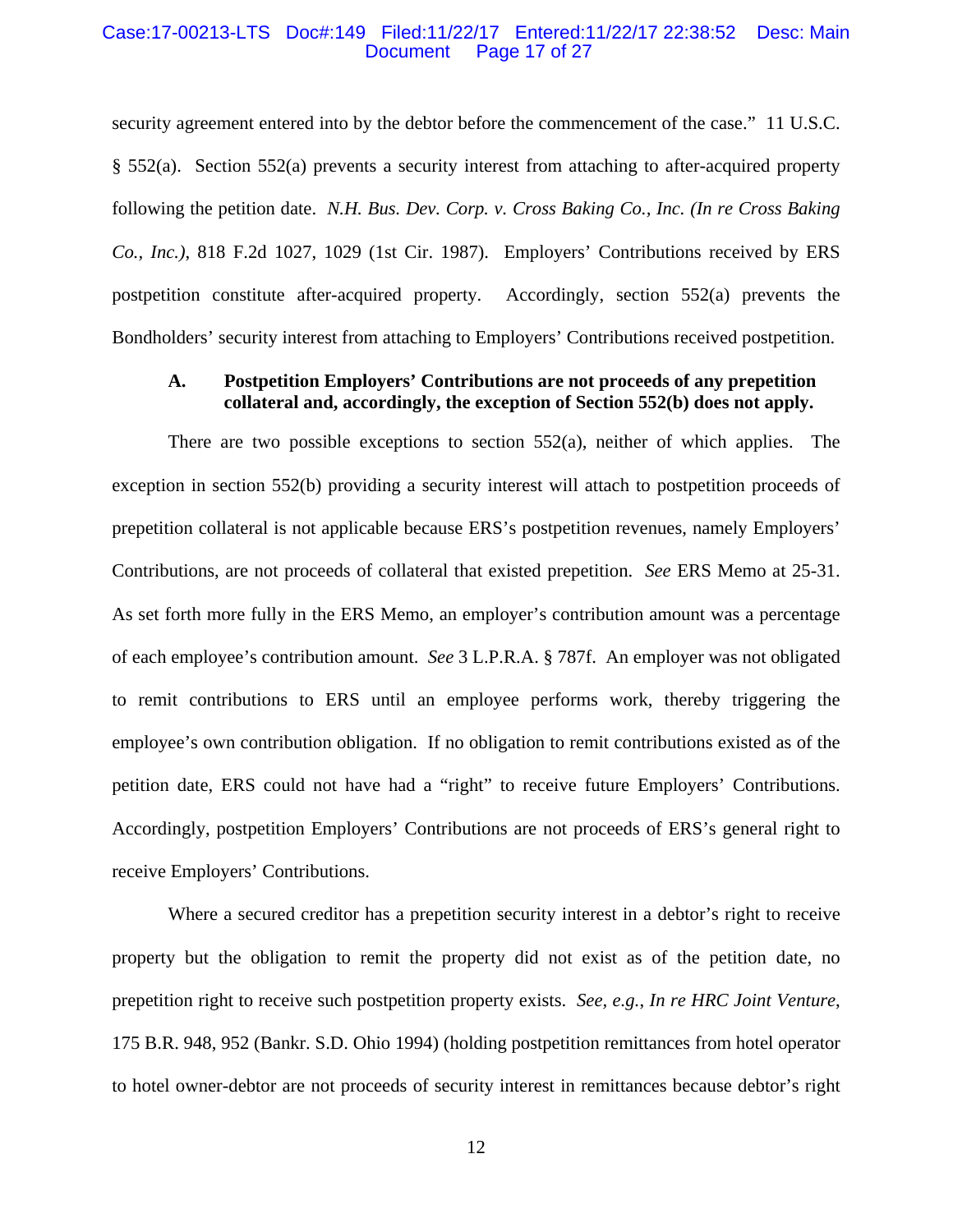#### Case:17-00213-LTS Doc#:149 Filed:11/22/17 Entered:11/22/17 22:38:52 Desc: Main Page 18 of 27

to collect such remittances was dependent on postpetition operations; no right to collect on postpetition operations existed on the petition date); *In re Gross-Feibel Co.*, 21 B.R. 648, 650 (Bankr. S.D. Ohio 1982) (holding refund checks issued to debtor postpetition are not proceeds of security interest in debtor's general intangibles because debtor's right to receive them did not exist as of petition date). In the same manner, because the obligation of an employer to remit contributions to ERS did not arise until an employee performed work and the employer's contribution amount was calculated from employees' contributions, ERS's right to receive contributions during the postpetition period represents a new receivable that did not exist as of the petition date. As such, postpetition Employers' Contributions are not proceeds of an existing prepetition collection right.

 The Bondholders try to side-step *HRC Joint Venture* by characterizing an employer's duty to remit contributions as a fixed obligation independent of the requirement for employees to perform work. B'hldrs Opp. ¶ 50. The Bondholders cite to three provisions of the Enabling Act, 3 L.P.R.A. §§ 787, 787q, and 782, in support. Yet none of the cited provisions support the Bondholders' assertion:

3 L.P.R.A § 787: This section merely provides a generic statement regarding the general obligations of employers and does not provide how those obligations are calculated or triggered. *See* 3 L.P.R.A § 787.

3 L.P.R.A § 787q: This section provides "[i]n order to make up the System's cash flow deficit, every fiscal year, beginning on fiscal year 2013-2014 and ending on fiscal year 2032-2033, the System shall receive a contribution equal to the Additional Uniform Contribution." 3 L.P.R.A. § 787q(a). This Additional Uniform Contribution is not a fixed obligation "independent of the work performed by the current employees" as the Bondholders allege. Opp. ¶ 50. The "Additional Uniform Contribution" owed *is dependent on employees performing services* as the Additional Uniform Contribution is a "percentage of the total employer contributions corresponding to such employer during the current fiscal year." 3 L.P.R.A § 787q(b). Since employer contributions are calculated from employee services, the Additional Uniform Contribution is dependent on employees performing work. Moreover, 3 L.P.R.A § 787q is the codification of Section 5-117 of the Enabling Act and is therefore not included in the definition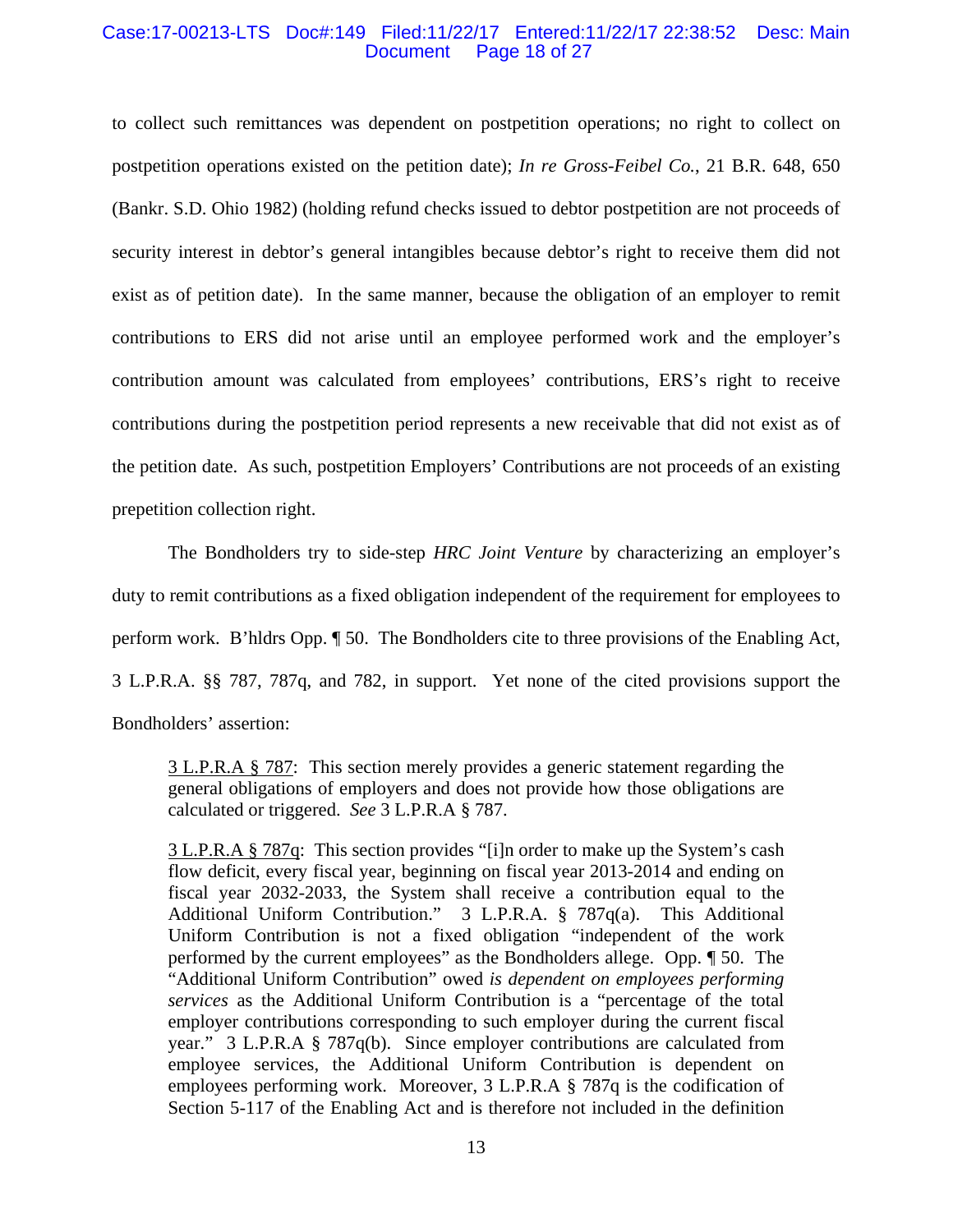#### Case:17-00213-LTS Doc#:149 Filed:11/22/17 Entered:11/22/17 22:38:52 Desc: Main Page 19 of 27

of Employers' Contributions*. See* Resolution at VI-33 ("Employers' Contributions shall mean the contributions paid from and after the date hereof that are made by the Employers … pursuant to *Sections 2-116, 3-105 and 4-113* of the [Enabling] Act.") (emphasis added). Thus, any payment obligation under 3 L.P.R.A § 787q does not constitute Employers' Contributions.

3 L.P.R.A. § 782(h): This section sets forth the consequences and obligations of an employer withdrawing from ERS. This section addresses, among other items, the obligation of the employer to remedy any deficiencies for contributions owed but not remitted by the employer and to pay for already vested benefits owed to employees. 3 L.P.R.A. § 782(h). Further, 3 L.P.R.A. § 782(h) is the codification of Section 1-110 of the Enabling Act and is not included in the definition of Employers' Contributions. Accordingly, any payment obligation under 3 L.P.R.A. § 782(h) does not constitute Employers' Contributions.

The rest of the Bondholders' opposition consists of arguments already asserted in prior

filings and that ERS has already refuted.

 To find the Bondholders have a pre-existing right to future Employers' Contributions is inconsistent with the disclosed risk Employers' Contributions could be reduced or eliminated (and for which the parties accounted for by placing a corresponding covenant in the Resolution to address such risk). *See* Case No. 17-bk-3566 [D.I. 101-5, Exhibit E], at 26; *see also* Resolution § 709.2.

But even if the Bondholders are correct in their interpretation of the Resolution, they fail to explain how such a reading bars application of section 552(a) to postpetition Employers' Contributions. Indeed, all the Bondholders have demonstrated is an expected future interest in after-acquired property. ERS Opp. at 22-23. Accordingly, section 552(a) prevents the Bondholders' security interest from attaching to postpetition Employers' Contributions.

 The Bondholders argue ERS's right to receive future contributions exists regardless of whether an employee performs work, and this somehow transforms ERS's postpetition collection rights into a pre-existing receivable. B'hldrs Opp. ¶ 51. This argument fails because without the employees performing work, employers would not be obligated to remit any contributions to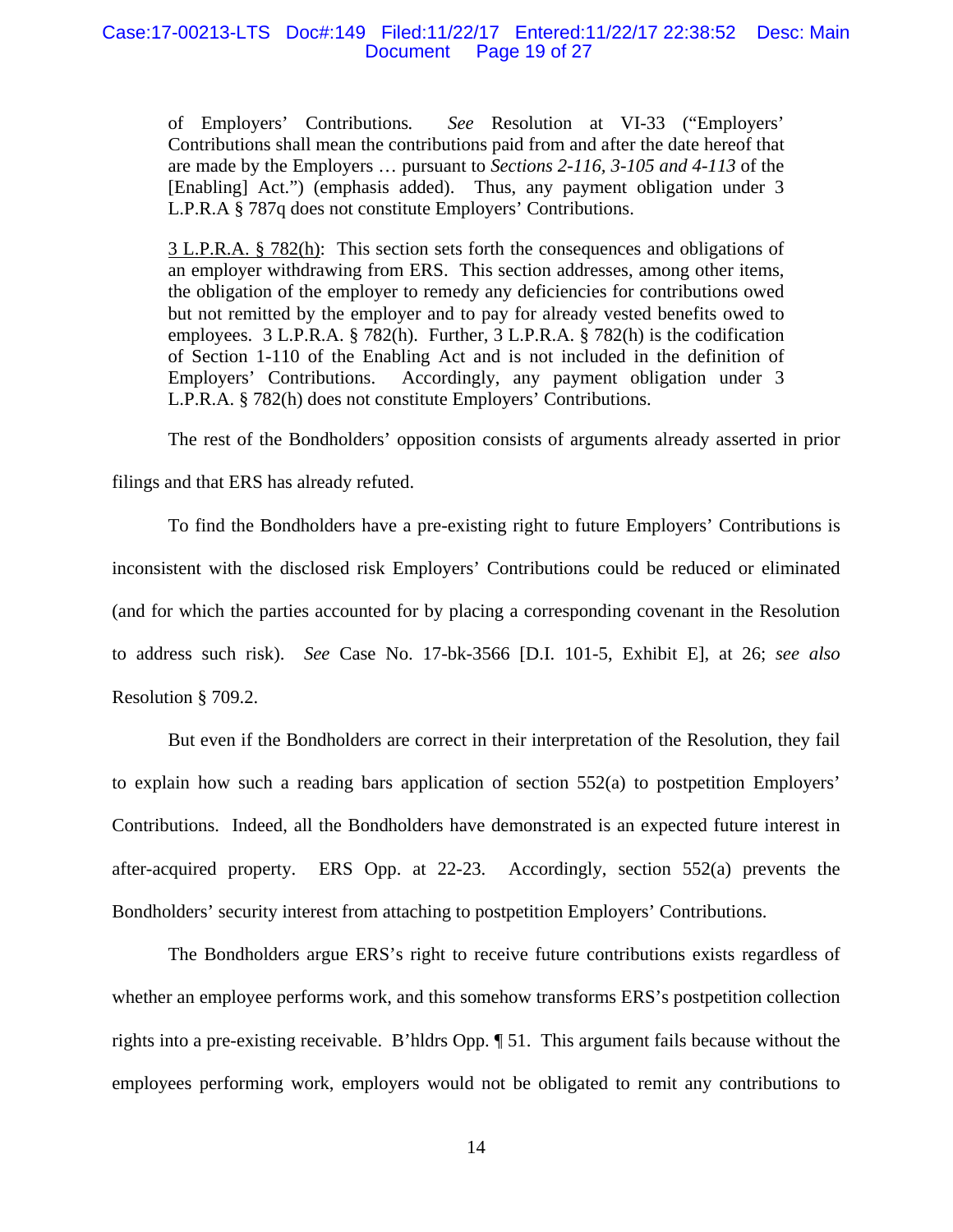#### Case:17-00213-LTS Doc#:149 Filed:11/22/17 Entered:11/22/17 22:38:52 Desc: Main Page 20 of 27

ERS. If employers are not obligated to remit funds, then any collection right is rendered meaningless. *See In re HRC Joint Venture*, 175 B.R. at 952-53.

 The Bondholders ask this Court to ignore *HRC Joint Venture* and the other cases cited by ERS because the First Circuit case of *Cadle Co. v. Schlichtmann*, 267 F.3d 14 (1st Cir. 2001) allegedly controls. B'hldrs Opp. ¶ 53. *Cadle*, however, stands for the unremarkable proposition that, where a debtor receives proceeds postpetition from its existing prepetition collateral, those proceeds are exempted from section 552(a) pursuant to section 552(b)(1). In *Cadle*, a law partner confirmed to the partnership's bank lender that his "letter serves as an additional security interest of the bank in all *Groton* fees received by this office." *Id.* at 16 (emphasis added). The letter did not provide the fees payable under the contingency fee agreement subject to the security interest would be reduced for subsequent legal services required to be entitled to the fees. The contingent fee was paid into an escrow account before the law partnership's bankruptcy and the contingent fee was paid to the debtor after the bankruptcy filing. *Id.* at 21. *Cadle* does not aid the Bondholders because "[t]he [contingency] fee ... came out of the distribution from the Groton settlement and became payable by reason – and only by reason – of the fee agreement between the (now dissolved) firm and the Groton plaintiffs." *Id*. at 17. It was not the fact the debtor performed postpetition work that generated the fee but rather the existence of the contract which obligated the client to pay its attorney at the conclusion of the litigation, regardless of any events or actions taken postpetition. *Id*. at 16-17. The security interest was in the gross contingent fee.

Here, in contrast, ERS's entitlement to Employers' Contributions after the petition date was from the inception, and always, dependent for the contributions' existence and amounts, on postpetition services performed by third party employees. As *HRC Joint Venture* makes clear, a

15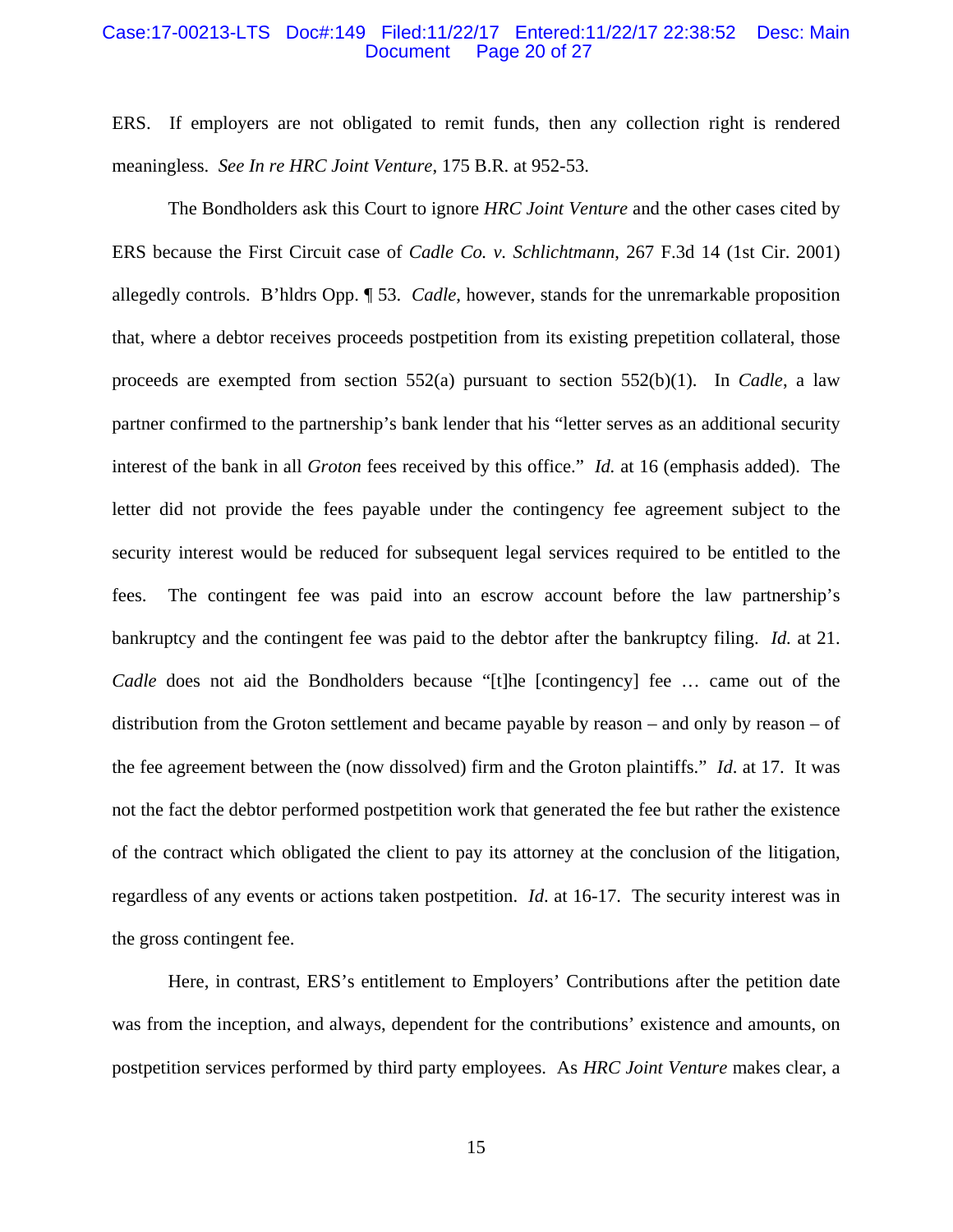#### Case:17-00213-LTS Doc#:149 Filed:11/22/17 Entered:11/22/17 22:38:52 Desc: Main Page 21 of 27

right to receive property that does not yet exist – and may never exist – because it is contingent on future services from other parties does not render the property proceeds of such right to receive when the property comes into existence.11 *See* ERS Memo at 29-31. Unlike *Cadle*, the postpetition Employers' Contributions here did not exist and were not put into an escrow account prior to commencement of ERS's Title III case.

 The Bondholders have no response to *HRC Joint Venture*. Instead, the Bondholders rely yet again on *Johnson v. Cottonport Bank*, 259 B.R. 125 (W.D. La. 2000). But *Cottonport* involved distinct facts rendering it inapposite. In *Cottonport*, the debtor was a member of the Biloxi Tribe in Louisiana. As a tribe member, the debtor received a "per capita distribution" from the tribe – a monthly payment of approximately \$1,000 – which "does not vary from month to month" and for which "[n]o services need be performed in order to receive the money." *Id*. at 127. The debtor granted a bank a security interest in "any funds to be received" from the tribe. *Id*. at 129. The *Cottonport* court held postpetition per capita distributions constituted proceeds of the existing collateral subject to the bank's security interest. Unlike here, the bank had a security interest in an existing prepetition right to collect money remitted to the debtor which the tribe was obligated to remit. Although each payment was due in the future, no future services or actions were needed to trigger the debtor's right to such payment.<sup>12</sup>

 $\overline{a}$ 

 $11$  The Bondholders' attempt to analogize postpetition Employers' Contributions to proceeds generated from the sale of prepetition inventory likewise fails. *See Unsecured Creditors Comm. v. Marpecon Fin. Corp. (In re Bumper Sales, Inc.)*, 907 F.2d 1430, 1437 (4th Cir. 1990) (where a debtor granted a security interest in prepetition inventory and sold the inventory postpetition, the monies received postpetition constituted proceeds that remained encumbered).

<sup>&</sup>lt;sup>12</sup> The Bondholders' argument that they have a lien on ERS's right to receive past and future Employers' Contributions boils down to an asserted lien on an income stream of ERS. The "stream" theory of collateral derives from two decisions under the former Bankruptcy Act concluding that rights to payment acquired by the debtor during the preference period were not preferences because the security interest attached to a "stream" of payments that existed before the preference period. However, the legislative history of Bankruptcy Code § 547 shows those cases were legislatively overruled by the Bankruptcy Code: "Paragraph (5) [of Bankruptcy Code § 547(c)] codifies the improvement in position test, and thereby "overrules" cases such as *DuBay v. Williams*, 417 F.2d 1277 (9th Cir. 1969), and *Grain Merchants of Indiana, Inc. v. Union Bank & Savings. Co., Bellevue, Ohio*, 408 F.2d 209 (7th Cir.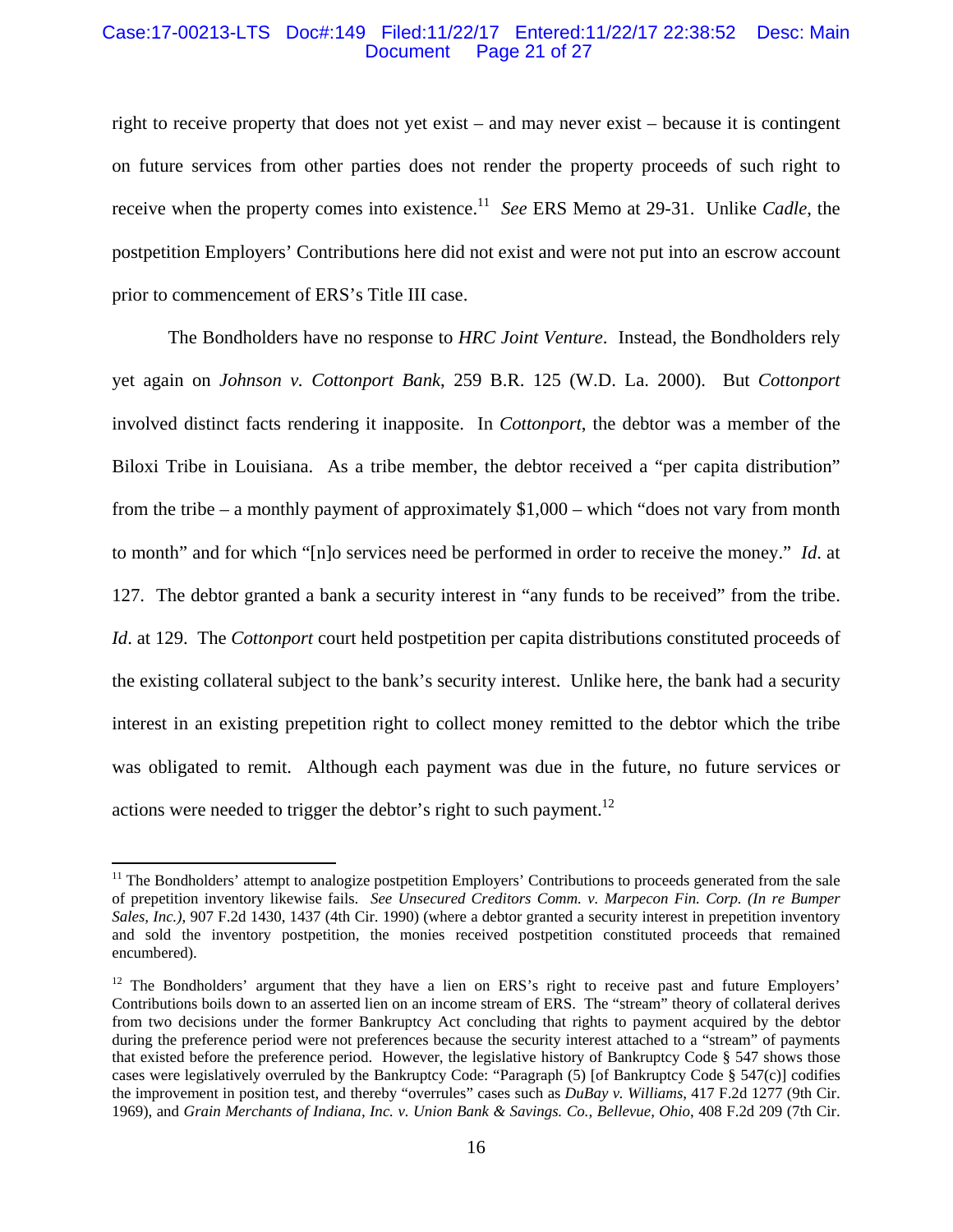#### Case:17-00213-LTS Doc#:149 Filed:11/22/17 Entered:11/22/17 22:38:52 Desc: Main Page 22 of 27

This is not the case with ERS. Any obligation to remit Employers' Contributions was dependent on, and did not exist, until employees performed services. When the employees performed services, the employer became obligated to pay contributions in the amount of a percentage of payroll, which became a new receivable. This new receivable therefore *was afteracquired* property that came into existence postpetition and was not subject to attachment pursuant to section 552(a).

## **B. Section 928 does not apply because Employers' Contributions do not constitute special revenues.**

The exception of section 928, providing a security interest will attach to special revenues received postpetition, does not apply because Employers' Contributions are not special revenues.

 In their opposition, the Bondholders ask this Court to adopt an expansive reading of the phrase "or other services" as used in the Bankruptcy Code's definition of "special revenues" in section  $902(2)(A)$ , to encompass paying retirement benefits to public employees. B'hldrs Opp.  $\P$ 62. As explained in ERS's opposition, the Bondholders' argument ignores fundamental rules of statutory interpretation and would expand the scope of services subject to section  $902(2)(A)$  in a way that renders meaningless Congress's specification of transportation and utility services in the definition. ERS Opp. at 27-28.

The inclusion of the word "system" in ERS's name does not mean section  $902(2)(A)$ applies. The Bondholders' allegation that "the ERS does not even acknowledge that it is a 'system' despite its name," in furtherance of its argument that ERS is literally a "system" that provides "services" pursuant to section 902(2)(A), illustrates the weakness of the argument, not its strength. B'hldrs Opp. ¶ 63. ERS is a trust that pays retirement benefits. It is not a system

 <sup>1969).&</sup>quot; H.R. Rep. No. 95-595, at 373 (1977); S. Rep. No. 95-989, at 88 (1978). Because no "stream" exists for preference purposes, no "stream" can exist for postpetition lien purposes.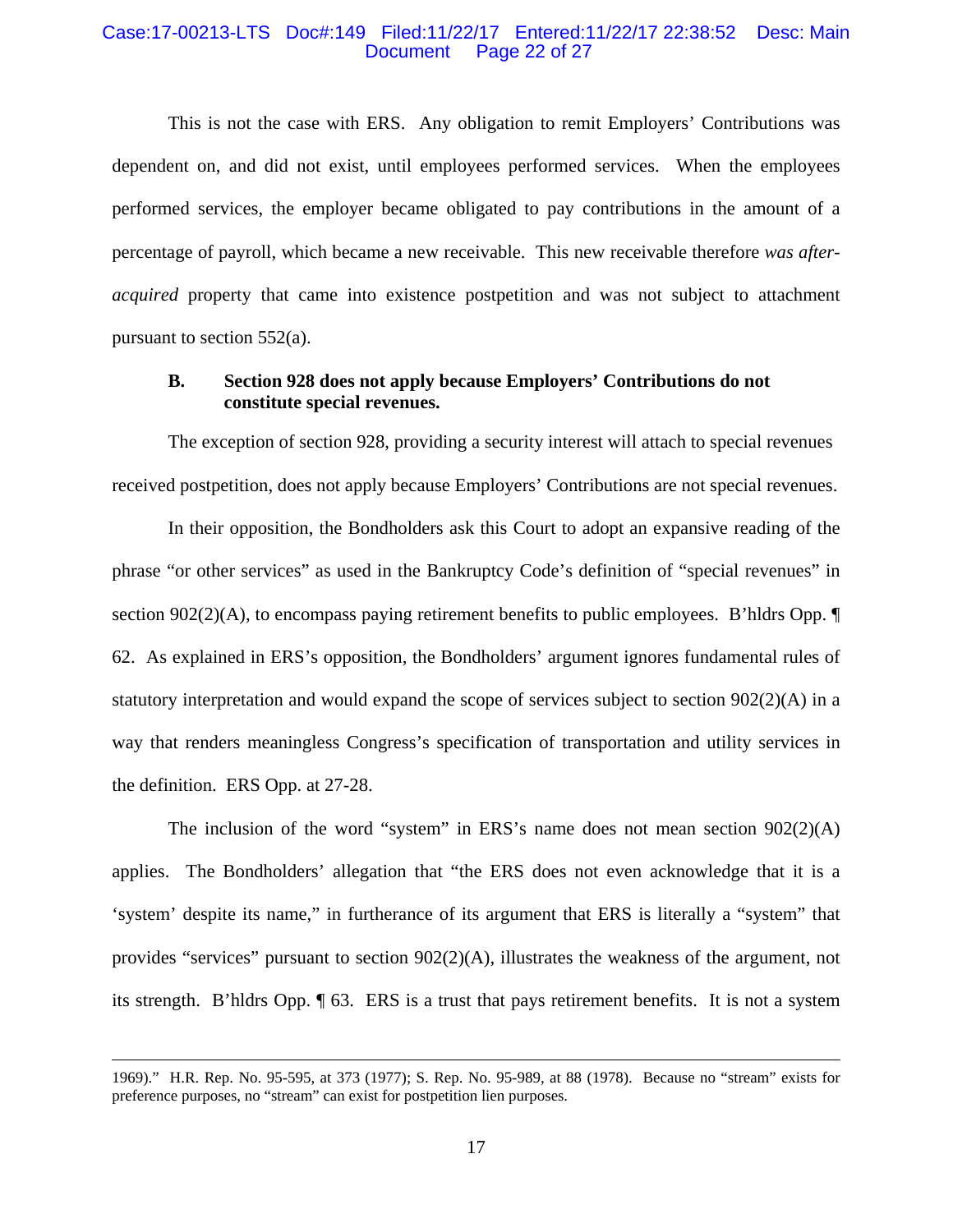#### Case:17-00213-LTS Doc#:149 Filed:11/22/17 Entered:11/22/17 22:38:52 Desc: Main Page 23 of 27

for section 902(2)(A) purposes because ERS does not provide public services utilizing a physical infrastructure, as contemplated by the section's reference to utility and transportation systems and the legislative history. *See* ERS Opp. at 27-28.

Nor do Revenues constitute special revenues under section 902(2)(D). Section 902(2)(D) is a very narrow category of special revenues for "other revenues or receipts *derived from particular functions of the debtor.*" 11 U.S.C. § 902(2)(D) (emphasis added). The "particular functions" of ERS previously were to pay pension payments and benefits to certain public retirees. Employers' Contributions were not "derived from" ERS activity. They were derived from the labor of employees and used to fund ERS's payment of pension benefits. Thus, Employers' Contributions are not a result of any services ERS provides.

The Bondholders wrongly argue Employers' Contributions are "derived" from ERS's right to receive Employers' Contributions because Webster's dictionary defines the word "derived" to mean "to take or receive" from a source. B'hldrs Opp. ¶¶ 59-60. This is nonsense. If the Court were to adopt the Bondholders' logic, there could never be revenues received by a municipality that fail to satisfy the definition of special revenues since all receivables would necessarily be derived from a collection function.

The Bondholders' position also is inconsistent with the legislative history of section 902(2)(D) indicating the reference to "particular functions" encompasses minor revenue raising services. The Bondholders are wrong. *See* ERS Memo at 33. The overall structure of section 902(2) demonstrates subsection 902(2)(D) must be narrow, otherwise section 902(2)(A) would be nullified by section  $902(2)(D)$  as every act that generates revenue would satisfy section 902(2)(D). *See* ERS Opp. at 29. Such a result violates basic rules of statutory construction. *See RadLAX Gateway Hotel, LLC v. Amalgamated Bank*, 566 U.S. 639, 645 (2012) (explaining the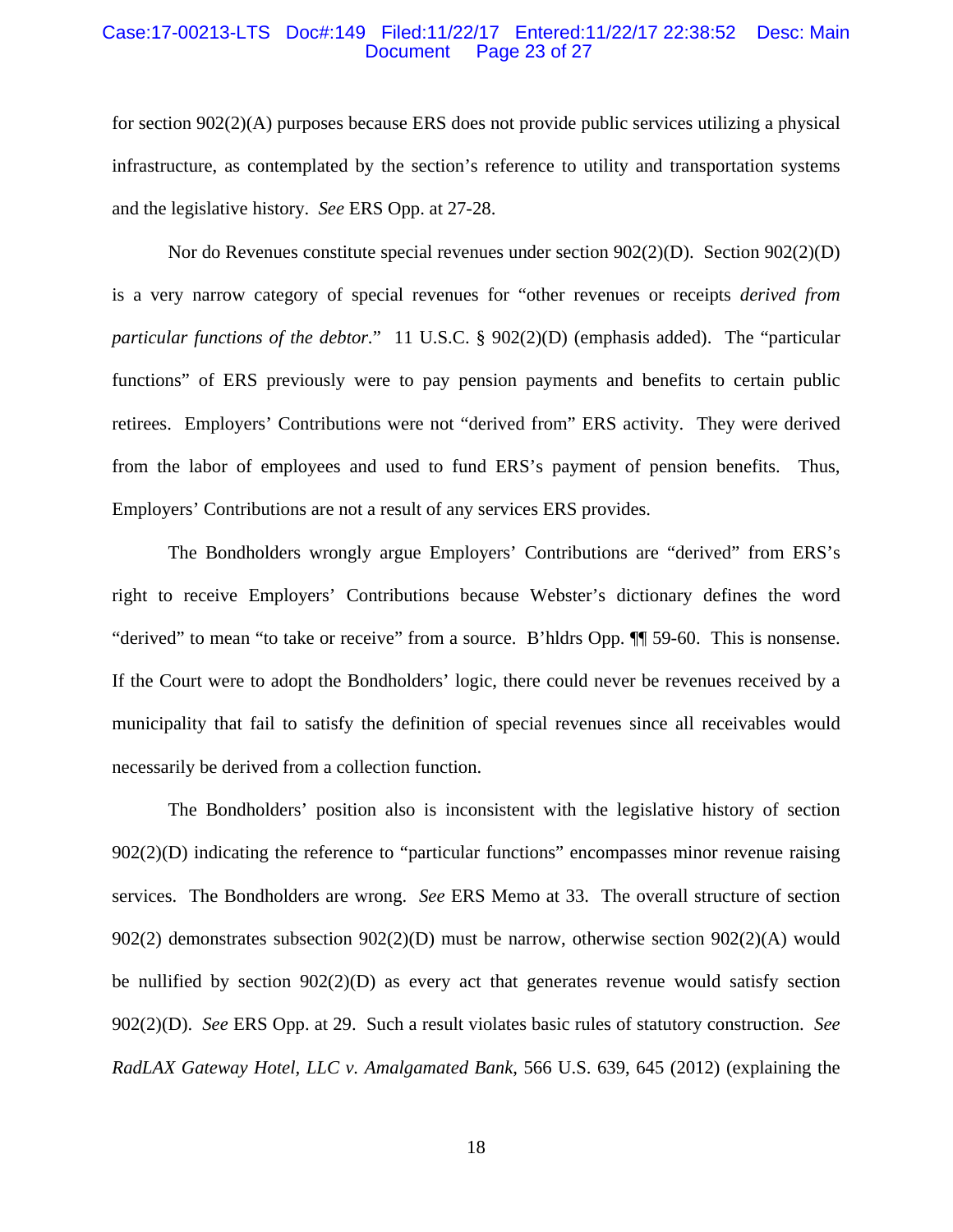#### Case:17-00213-LTS Doc#:149 Filed:11/22/17 Entered:11/22/17 22:38:52 Desc: Main Page 24 of 27

rule that specific provisions control over general provisions "avoids not contradiction but the superfluity of a specific provision that is swallowed by the general one, 'violat[ing] the cardinal rule that, if possible, effect shall be given to every clause and part of a statute.'") (citations omitted). For the foregoing reasons, the Employers' Contributions are not special revenues.

# **C. The Bondholders' constitutional avoidance argument is without merit.**

The Bondholders argue applying section 552(a) to prevent their security interest from attaching to postpetition Employers' Contributions "raises serious constitutional questions" under the Takings Clause that the Court should avoid. B'hldrs Opp. ¶ 67. The Bondholders are wrong. As described more fully in ERS's opposition, no unconstitutional taking exists because section 552(a) merely codified previously established jurisprudence. ERS Opp. at 30-31.

# **IV. ERS HAS NOT VIOLATED THE BOND RESOLUTION, SECURITY AGREEMENT, OR JANUARY STIPULATION**

The Bondholders have also raised a new claim in Section IV that ERS violated the Resolution, Security Agreement, and January Stipulation (from the *Altair* Litigation) by not transferring Employers' Contributions from the Commonwealth central government to the Fiscal Agent. This argument fails for two reasons.

*First*, this is a new claim, not raised by either party in its respective Complaint or summary judgment motion, which falls outside the scope of this action. The Joint Stipulation – which governs the scope of this action – is limited to the issue of  $ERS's$  rights regarding Employers' Contributions "received during the month of May 2017." The parties have been referring to these as the May Contributions. The Bondholders' Section IV, however, concerns alleged "monthly" contributions from the Commonwealth central government *prior to May 2017*. The Bondholders' new claim should be rejected on this basis alone.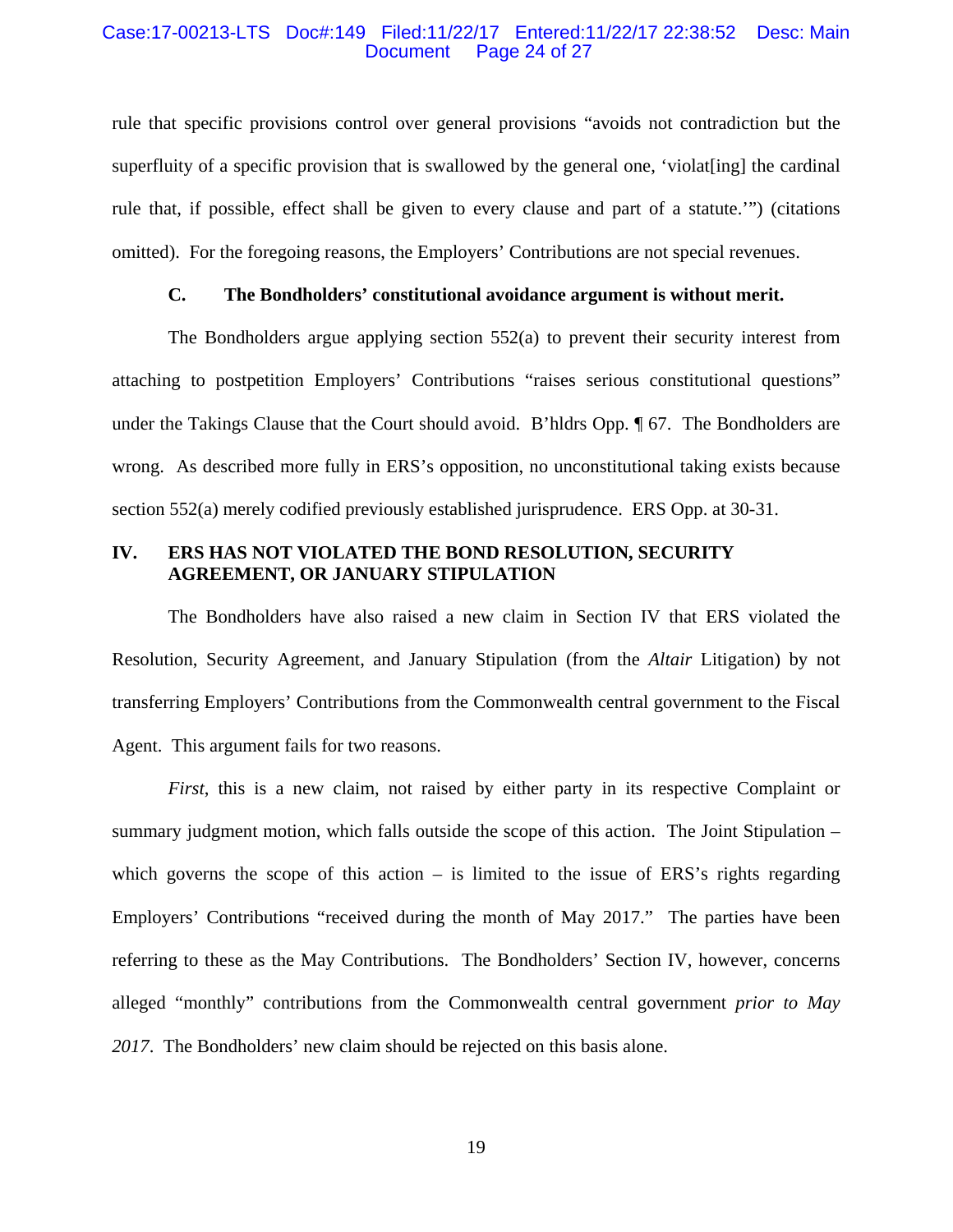#### Case:17-00213-LTS Doc#:149 Filed:11/22/17 Entered:11/22/17 22:38:52 Desc: Main Page 25 of 27

*Second*, the Bondholders' argument is counter to the plain language of the January Stipulation and not supported by the cited evidence. The January Stipulation provides that "*[t]o the extent that ERS receives* any Commonwealth central government Employers' Contributions, [] such contributions shall be retained in the Segregated Account pending further order of the Court[.]" ERS historically received in its operational bank account Employers' Contributions only from public corporations and municipalities, and that remained so until ERS stopped receiving all Employers' Contributions as of July 1, 2017. In contrast, in 2017, ERS did not receive any Employers' Contributions from the Commonwealth central government. Those contributions are deposited directly into a treasury account maintained and controlled by the Commonwealth. This is consistent with the deposition testimony the Bondholders cite, which confirms that Employers' Contributions from the Commonwealth central government are deposited directly into the treasury account "and they sent us [ERS] a document and those transactions are accounted for and recorded." [D.I. 92-16] at 307:2-20. Accordingly, because ERS did not receive the Commonwealth central government contributions about which the Bondholders now complain, it could not have violated the January Stipulation.<sup>13</sup>

#### **CONCLUSION**

 For the foregoing reasons, as well as those set forth in the ERS Memo, ERS's motion for summary judgment should be granted.

<u>.</u>

<sup>&</sup>lt;sup>13</sup> Similarly, there is no violation of the Resolution or Security Agreement (also outside the scope of this action). As the Bondholders note, the Resolution simply required – much like the January Stipulation – that ERS transfer Employers' Contributions received during a given month "[o]n the last Business Day of the month." Resolution § 504. Accordingly, even though ERS never received any Commonwealth central government contributions in May, even if it had it would have been barred from making any transfer of those monies on May 31 due to the filing of the ERS title III petition on May 21.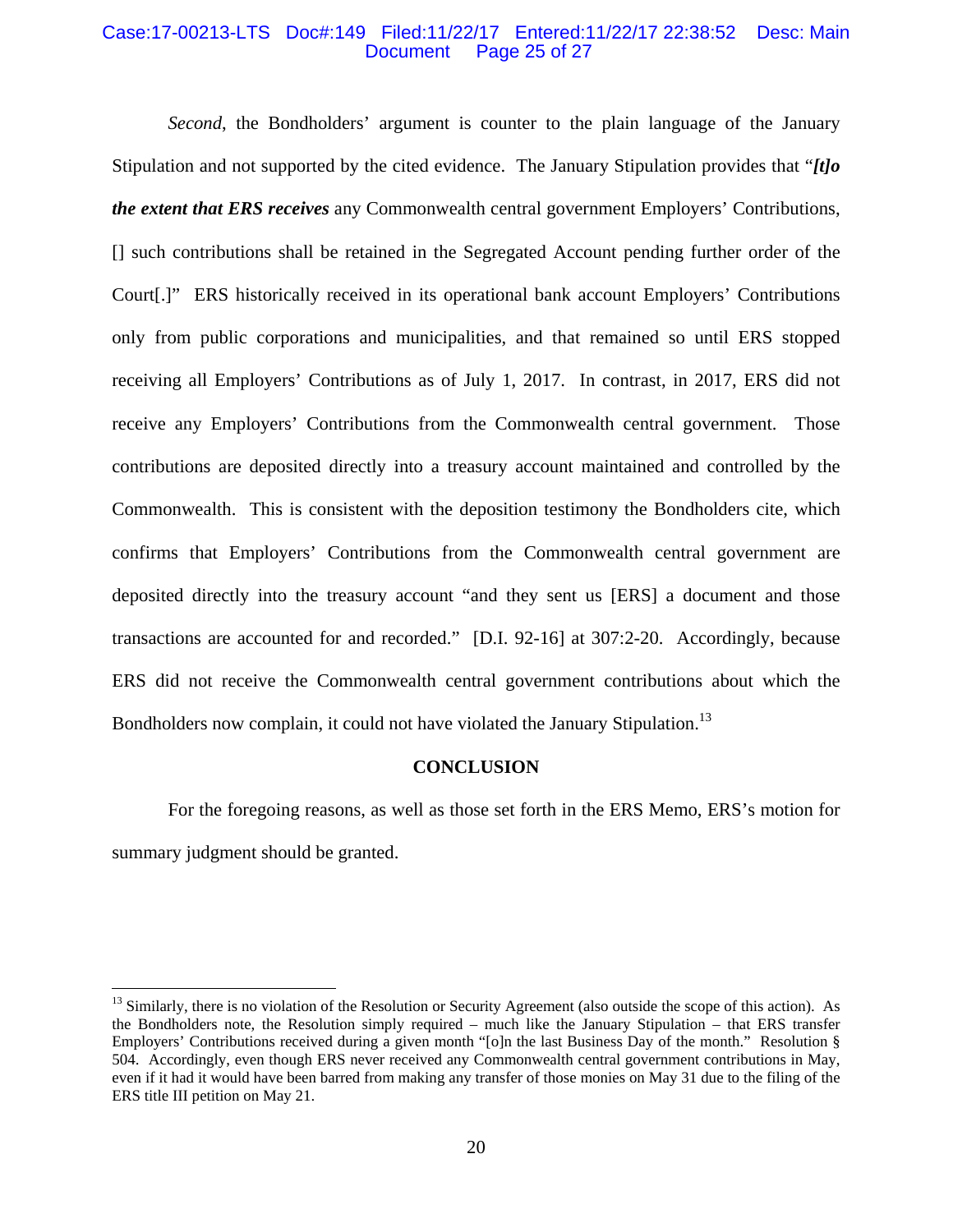#### Case:17-00213-LTS Doc#:149 Filed:11/22/17 Entered:11/22/17 22:38:52 Desc: Main Page 26 of 27

Dated: November 22, 2017 New York, NY

Respectfully submitted,

 */s/ Martin J. Bienenstock*  Steven O. Weise (*pro hac vice*) Martin J. Bienenstock (*pro hac vice*) Timothy W. Mungovan (*pro hac vice*) Kevin J. Perra (*pro hac vice*) Paul V. Possinger (*pro hac vice*) **PROSKAUER ROSE LLP** Eleven Times Square New York, NY 10036 Tel: (212) 969-3000 Fax: (212) 969-2900 Email: mbienenstock@proskauer.com Email: tmungovan@proskauer.com Email: kperra@proskauer.com Email: ppossinger@proskauer.com

*Attorneys for the Financial Oversight and Management Board for Puerto Rico, as representative of the Employees Retirement System of the Government of the Commonwealth of Puerto Rico*

 */s/ Luis F. del Valle-Emmanuelli* 

Luis F. del Valle-Emmanuelli USDC-PR No. 209514 P.O. Box 79897 Carolina, Puerto Rico 00984-9897 Tel. 787.977.1932 Fax. 787.722.1932 dvelawoffices@gmail.com

OF COUNSEL FOR A&S LEGAL STUDIO, PSC 434 Avenida Hostos San Juan, PR 00918 Tel: (787) 751-6764/ 763-0565 Fax: (787) 763-8260

*Attorneys for the Financial Oversight and Management Board for Puerto Rico, as representative of the Employees Retirement System of the Government of the Commonwealth of Puerto Rico*